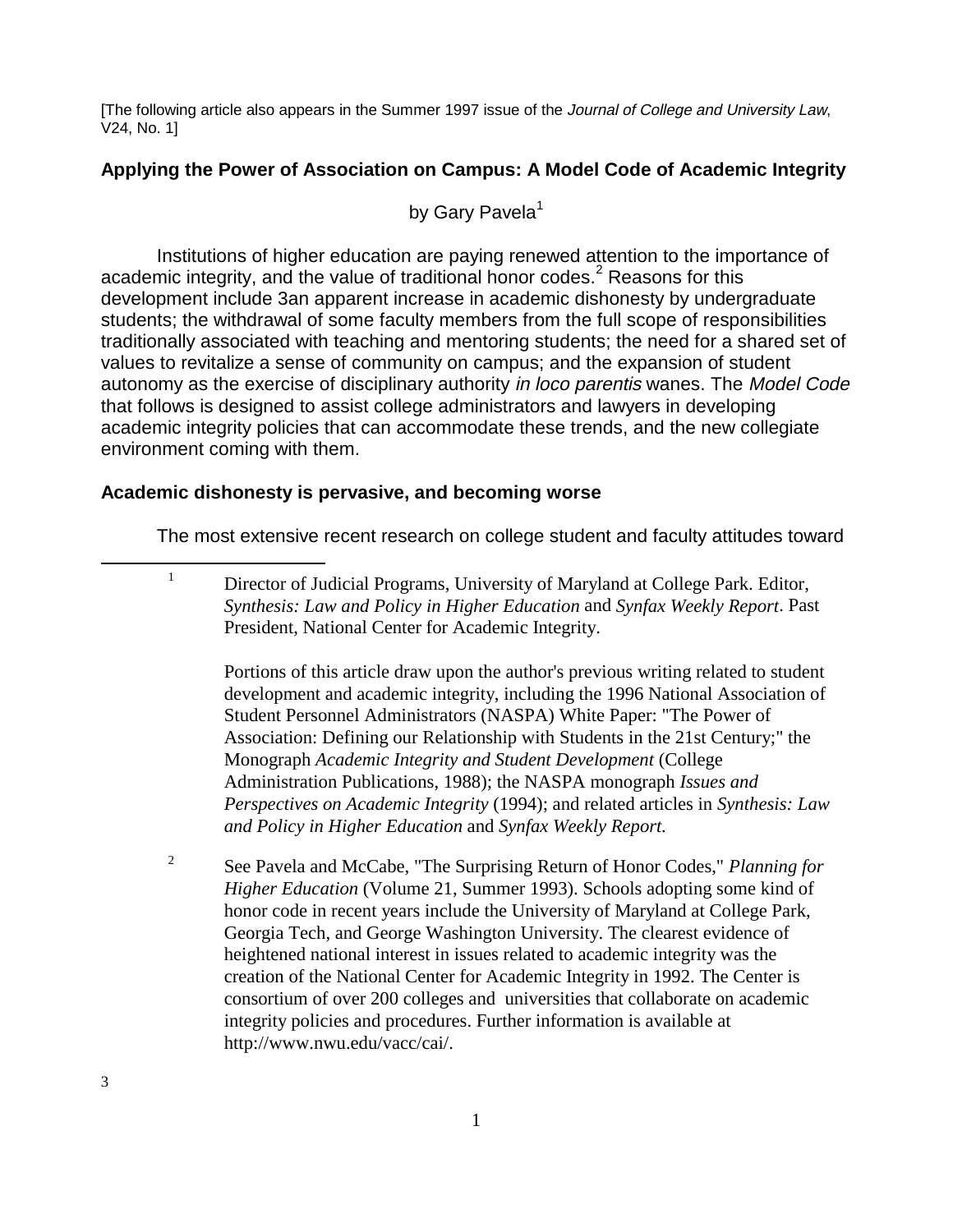academic dishonesty has been done by Professor Donald L. McCabe at the Graduate School of Management at Rutgers University.<sup>4</sup> In a 1995 survey of over 4,000 students (with a 36% response rate) at 31 selective schools around the country, McCabe found that academic dishonesty is pervasive. For example, 42% of students at schools with honor codes (code schools) and 58% of students at schools without honor codes (non-code schools) admitted "cheating on written work" (defined as plagiarism; falsifying a bibliography; turning in work done by somebody else; or intentionally failing to footnote or cite sources). The numbers in 1990 were 32% at code schools and 56% at non-code schools.<sup>5</sup>

If current trends at American secondary schools are any indication, academic dishonesty at colleges is likely to become even worse in the years ahead. In 1996, the annual survey of high achieving high school students conducted by Who's Who Among American High School Students found remarkably high rates of cheating. Nearly 90 percent of the students said cheating was "common at their school;" 76 percent said they had "cheated on tests"; 58 percent said "it would be easy to obtain test questions or answers."<sup>6</sup> Similar conclusions were reached in a 1995 *Reader's Digest* "Special Report" with the descriptive title: Cheating in Our Schools: A National Scandal.<sup>7</sup>

#### **Faculty members are reluctant to enforce ethical standards**

In a spring 1993 interview in Synthesis: Law and Policy in Higher Education<sup>8</sup> Professor McCabe reported that a faculty survey he completed in 1991-1992 (involving 802 faculty members at 16 colleges and universities) revealed that 60% of the faculty at non-code schools and 47% of the faculty at schools with honor codes "said they would go to little or very little effort to document an incident" of academic dishonesty.

Many factors account for faculty reluctance to pursue academic dishonesty cases- including an emphasis on research and publication rather than teaching; fear of

- <sup>5</sup> D.L. McCabe, *New Research on academic integrity*, Synfax Weekly Report, Week of May 20, 1996, 485.
- <sup>6</sup> *Sparing the rod does a lot more than spoil the child, study says*, Washington Times, January 18, 1996 at A8*.*
- <sup>7</sup> D.R. Levine, *Cheating in Our Schools: A National Scandal*, Reader's Digest October, 1995, 65.
- <sup>8</sup> *Synthesis interview*, Synthesis: Law and Policy in Higher Education, Spring, 1993, 343.

 <sup>4</sup> See D. L. McCabe and L. K. Trevino, *Academic dishonesty: Honor codes and other contextual influences,* Journal of Higher Education, 64 (5) (1993), 522 and D. L. McCabe *Academic Integrity: What the Latest Research Shows,* Synthesis: Law and Policy in Higher Education, Spring, 1993, 340.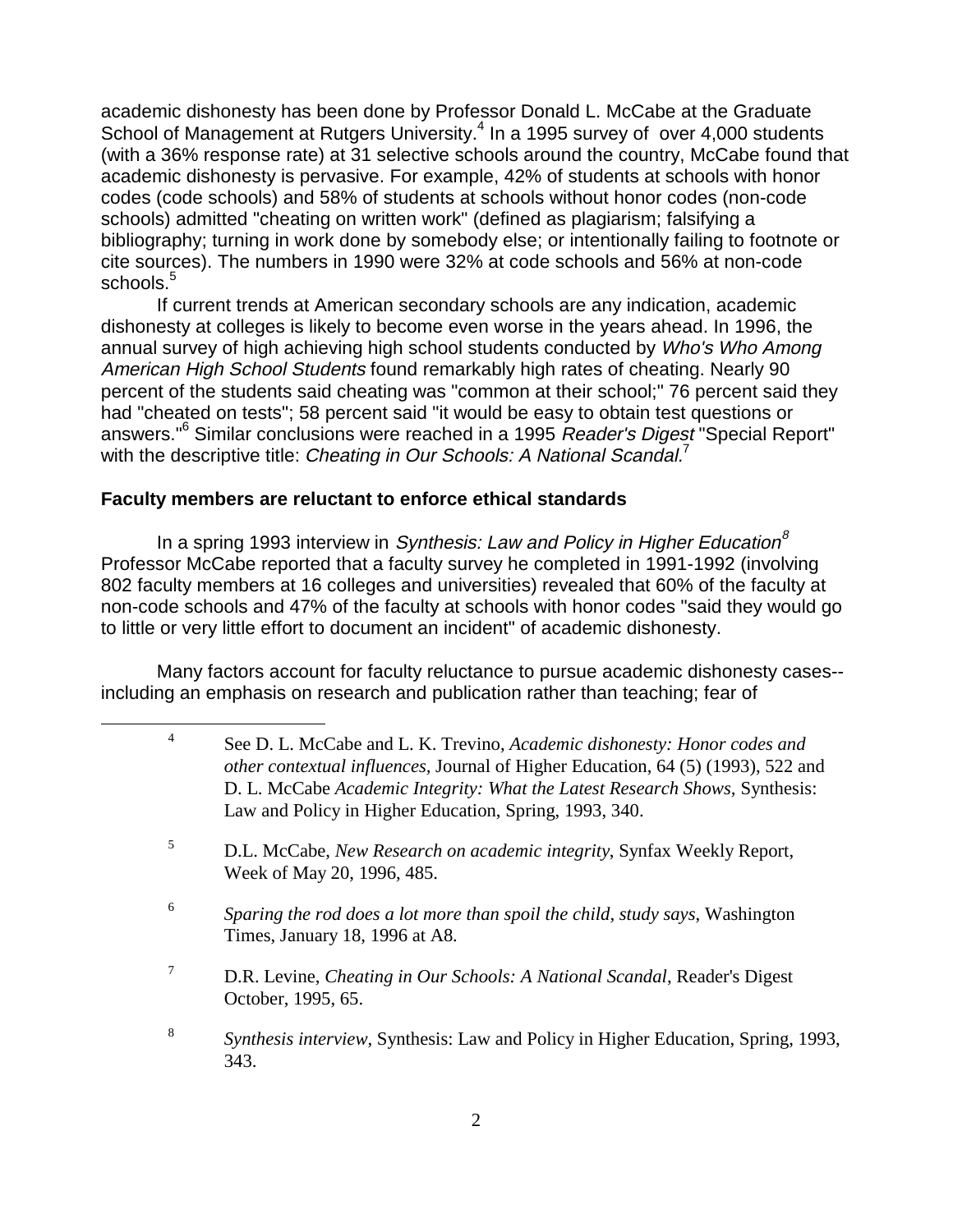confrontation and litigation; and the bad experiences some faculty members have had with burdensome hearing procedures.<sup>9</sup> Another possibility may be uncertainty among faculty members about whether traditional values and virtues should be affirmed in the classroom at all. This was an issue raised several years ago by Clark University philosophy professor Christina Hoff Sommers:<sup>10</sup>

Some time ago I published an article called "Ethics without Virtue," in which I criticized the way ethics is being taught in American colleges. I pointed out that there is an overemphasis on social policy questions, with little or no attention being paid to private morality . . .

A colleague of mine did not like what I said. She told me that in her classroom she would continue to focus on issues of social injustice . . . She made it clear that I was wasting time and even doing harm by promoting bourgeois virtues instead of awakening the social conscience of my students.

At the end of the semester, she came to my office carrying a stack of exams and looking very upset.

"What's wrong?" I asked.

"They cheated on their social justice take-home finals. They plagiarized!" More than half the students in her ethics class had copied long passages from the secondary literature. "What are you going to do?" I asked her. She gave me a self-mocking smile and said, "I'd like to borrow a copy of that article you wrote on ethics without virtue."

It appears intellectually fashionable in some academic circles to discredit virtues like honesty, perhaps because the very concept of truth has been called into question.<sup>11</sup> If

<sup>10</sup> C.H. Sommers, *Teaching the virtues,* The Public Interest, Spring 1993, 3-4.

<sup>11</sup> Gertrude Himmelfarb, writing in the Spring, 1997 issue of The American Scholar (*Revolution in the Library*, at 202) sought to define what she believes to be the dominant academic ethic, at least outside the sciences:

The mainstream of postmodernism is the . . . skepticism,

 <sup>9</sup> The *Model Code of Academic Integrity* proposed in this article is designed to give faculty members significant authority to resolve most forms of academic dishonesty, especially first offenses. Hopefully, a grant of such authority will induce faculty members to report more cases. It is the author's impression that the relatively small number of academic dishonesty cases reported at many colleges and universities--usually around thirty or less a year even at large institutions- reflect only a tiny fraction of the amount of academic dishonesty occurring.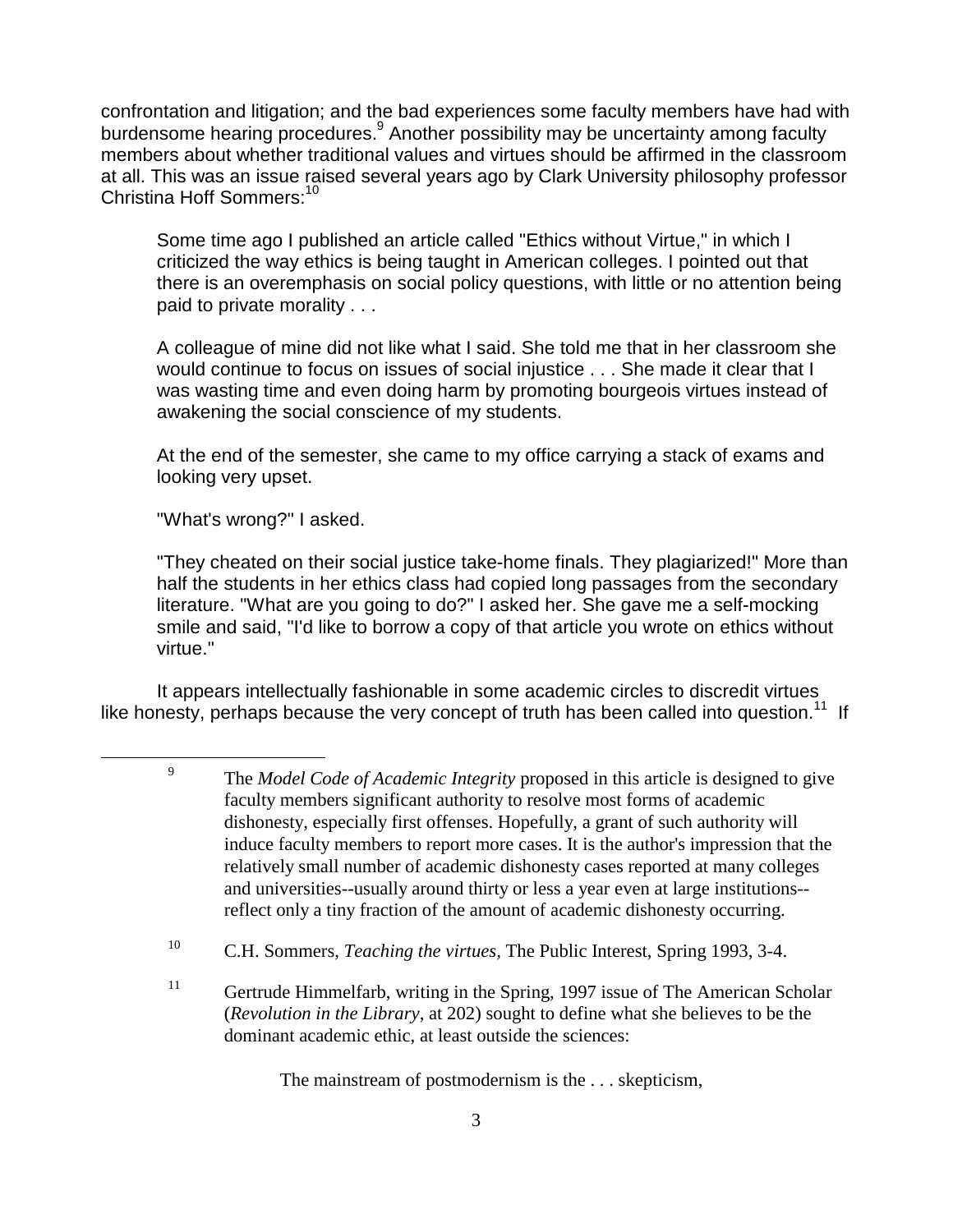so, a campus code of academic integrity will need more than streamlined procedures to induce greater enforcement. Significant authority will also have to be given to students, comparable to what can be found in traditional honor codes. Those students may be less cynical than some of their teachers, and will have a natural desire both to protect the due process rights of their peers, and to guard the academic reputation of the institution that will be awarding them a degree.

#### **A revitalized sense of community is sought--and being born**

Contemporary American society is filled with calls for civic renewal and a greater sense of community obligation.<sup>12</sup> On many college campuses, however, "diversity" and "tolerance" are the only explicitly affirmed values and virtues. One senses a hunger for something more, particularly when the questions arise: "diversity for what purpose? Tolerance to what end?"

John Gardner, in a 1996 monograph titled *Building Community*;<sup>13</sup> wrote that:

[T]o speak of community implies some degree of wholeness. What we seek- at every level--is pluralism that achieves some kind of coherence, wholeness incorporating diversity. I do not think it is venturing beyond the truth to say that wholeness incorporating diversity is the transcendent goal of our time, the task for our generation.

> and subjectivism that rejects . . . the very idea of truth. For the postmodernist, there is no truth, no knowledge, no objectivity, no reason . . .There is no correspondence between language and reality; indeed there is no "essential" reality . . . What appears to be true is nothing more than what the power structure, the "hegemonic" authority in society, deems to be true.

To those of you who have been happily spared this latest intellectual fashion, it may seem bizarre and improbable. I can only assure that you it is all too prevalent in all fields of the humanities.

See also G. Pavela *Deconstructing Academic Freedom,* 22 Journal of College and University Law 359 (Fall 1995).

- <sup>12</sup> The call for community in educational settings is best associated with the work of Ernest Boyer. See *The "Basic School" and the American College,* Synfax Weekly Report, week of October 2, 1995, 402
- <sup>13</sup> Independent Sector, 1996, at 15.

<u>.</u>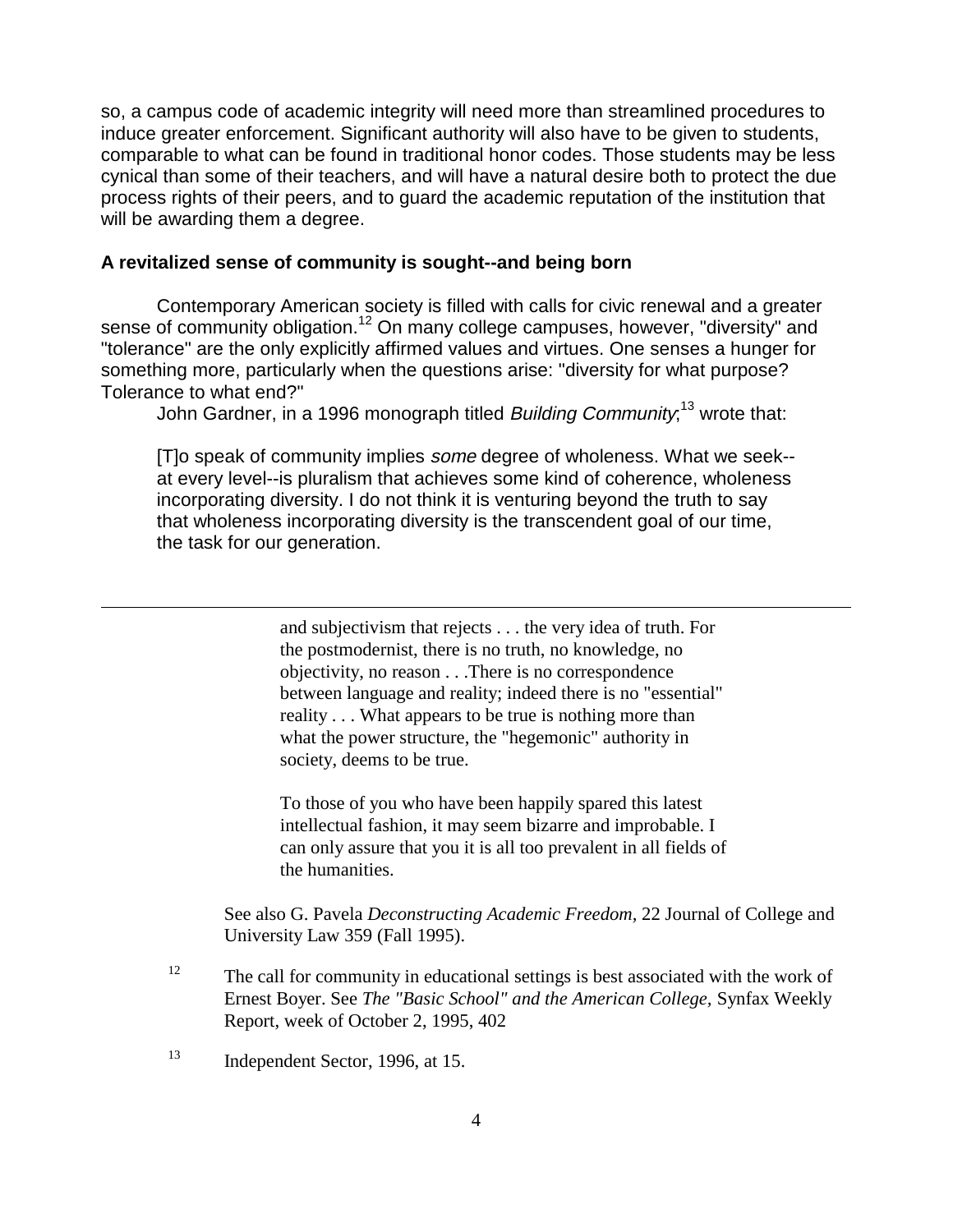There was a time when defining "wholeness" was possible on most college campuses. It encompassed a range of beliefs framed in official charters, sometimes reduced to a few key paragraphs signed by students and faculty members in matriculation ceremonies. At least at the secondary school level, increasing numbers of parents expect educators to affirm comparable core values, usually associated with self-restraint and honesty.<sup>14</sup> A 1994 survey of over 1,100 Americans (550 of them parents of school children) done by the research group Public Agenda<sup>15</sup> found that:

- [] Ninety-seven percent of both white and African-American parents say schools should teach "honesty and the importance of telling the truth."
- [] Ninety-four percent of the white parents and ninety-eight of the African-American parents believe schools should teach kids "to solve problems without violence."
- [] Ninety-eight percent of white parents and ninety-six percent of African-American parents think students should be taught "respect for others regardless of their racial or ethnic background."
- [] Ninety-one percent of the white parents and ninety-two percent of the African-American parents believe student academic achievement will improve if schools emphasize "such work habits as being on time, dependable, and disciplined."

Character education programs evolving in elementary and secondary schools need support and reinforcement on campus. The direction more colleges and universities will take was summarized nearly a decade ago by Dartmouth President James O. Freedman, who predicated that, by the next century, "[m]oral development will once again become an explicit part of liberal education."<sup>16</sup>

Promoting student moral development requires affirming shared values. More colleges are starting to focus on one value that goes to the heart of the academic

- <sup>15</sup> *First Things First: What Americans Expect from the Public Schools* (Public Agenda, New York: 1994).
- <sup>16</sup> J. O. Freedman, *Five Areas of Concern*, The Washington Post Education Review, August 6, 1989, at 18.

 <sup>14</sup> For example, a 1997 Baltimore Sun article reported on a "surge" of enrollment in private schools in suburban Maryland. The reason why many Maryland parents are turning away from public education, according to the Sun, is a belief among "experts, parents, and administrators," that "the public schools no longer teach some key intangibles--integrity, honesty, discipline, respect" *Private School Surge in Howard*, March 17, 1997, at. 1.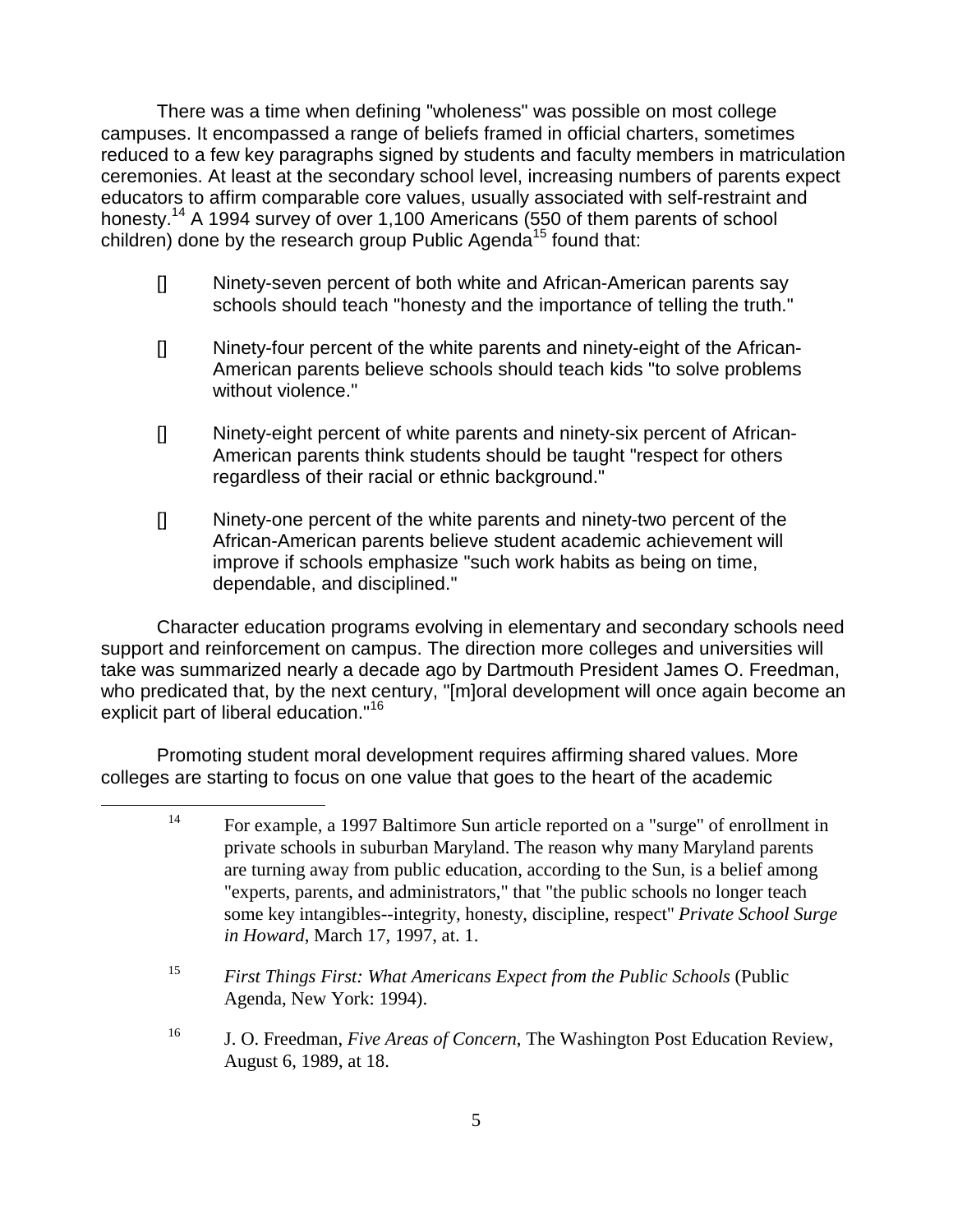enterprise: a commitment to honesty in the pursuit of truth. Ironically, it has been recent debates about postmodernist perspectives--and a defense of postmodernist thought by one of its leading exponents--that has accelerated this trend.

In 1996, New York University physicist Alan Sokal reported that he had published a nonsensical article titled "Toward a Transformative Hermeneutics of Quantum Gravity" in a "leading North American journal of cultural studies" (Social Text, Spring/Summer, 1996). Sokal's objectives in writing his parody were to reveal widespread ignorance about science in the humanities, and to debunk the view that the laws of physics--or efforts to follow objective standards in any field--are "mere social conventions."<sup>17</sup>

Duke University Professor Stanley Fish challenged Sokal in a May 21, 1996 New York Times article<sup>18</sup> What surprised many readers was Fish's *ethical* perspective: namely, that Sokal (who claimed he had only written a parody) had done something wrong by engaging in an act of fraud, harmful to the scientific enterprise. This kind of fraud, in Fish's view, would apparently be wrong in any culture, since every culture is built on some degree of social trust:

[I]t is Alan Sokal, not his targets, who threaten to undermine the intellectual standards he vows to protect. Remember, science is above all a communal effort. No scientist (and for that matter, no sociologist or literary critic) begins his task by inventing anew the facts he will assume . . . They are all given by the tradition of inquiry he has joined, and for the most part he must take them on faith  $\dots$  The large word for all this is "trust"  $\dots$ <sup>19</sup>

If Professor Fish's observation reflects the latest trend in postmodernist thought, postmodernism as we used to know it is dead. And with its demise will come renewed attention to the values that support academic communities (both secondary schools and colleges)--especially the value of academic integrity.

#### **Growing student autonomy is reviving an old idea: honor codes**

Although some commentators would have it otherwise<sup>20</sup> most courts continue to

| 17 | A. Sokal, A Physicist Experiments with Cultural Studies, May/June 1996 Lingua<br>Franca, 62-64.                                                                                                                                                                                                                                                                                  |
|----|----------------------------------------------------------------------------------------------------------------------------------------------------------------------------------------------------------------------------------------------------------------------------------------------------------------------------------------------------------------------------------|
| 18 | Professor Sokal's Bad Joke, at A23.                                                                                                                                                                                                                                                                                                                                              |
| 19 | Ibid.                                                                                                                                                                                                                                                                                                                                                                            |
| 20 | See R.D. Bickel and P. F. Lake, Reconceptualizing the University's Duty to<br><i>Provide a Safe Learning Environment, 20 Journal of College and University Law</i><br>261 (1994). A response to the Bickel and Lake article (G. Shur, A Response to<br>Professors Bickel and Lake) appears in the Winter 1996 issue of Synthesis; Law<br>and Policy in Higher Education, at 543. |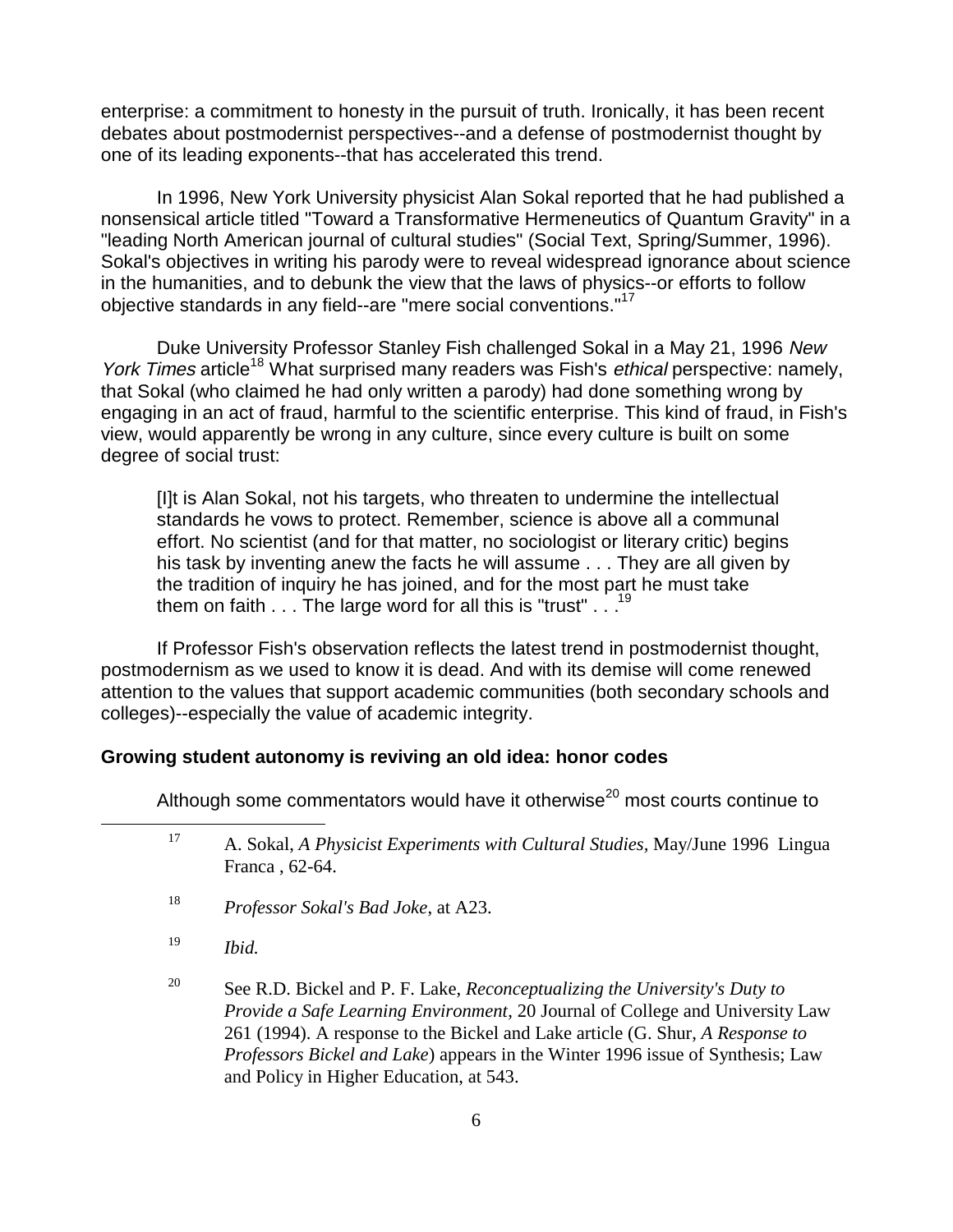recognize that college campuses are rapidly evolving beyond the traditional role of protecting inexperienced youth from their own behavioral excesses.<sup>21</sup> The classic judicial statement on this subject is Bradshaw v. Rawlings:<sup>22</sup>

There was a time when college administrators and faculties assumed a role in loco parentis . . . A special relationship was created between college and student that imposed a duty on the college to exercise control over students' conduct . . . A dramatic reapportionment of responsibilities and social interests [has now taken] place . . . College administrators no longer control the broad arena of general morals . . . [T]oday students vigorously claim the right to define and regulate their own lives.

Now, nearly twenty years after Bradshaw, a new cohort of students appears to be even more assertive about the rights and responsibilities associated with adulthood, and the freedoms traditionally protected in American society. This is so, in part, because many colleges are rapidly becoming multi-generational learning centers, attracting and educating a broad range of students with new technology, including communications technology allowing instruction at a distance. $23$ 

A good part of the campus climate of the future may be seen in an article by Jon

 21 See *Booker v. Lehigh University* 800 F. Supp. 234 (E. D. Penn. 1992). The plaintiff sued Lehigh for injuries sustained in a fall after she became intoxicated at an on-campus fraternity party. The court observed that:

> [t]o require Lehigh to supervise its thousands of students would render null and void the freedoms won by adult students and place Lehigh *in loco parentis*. The Social Policy [alcohol policy] was not an assumption of such a duty but rather a policy statement that supposedly responsible adult students should be aware of their own behavior. As noted above, Lehigh's position, and rightly so, was to assume that the adult students were responsible enough to make their own decisions. Lehigh, being detached from the events in question, is not responsible for the indiscretions and poor judgment of one of its underage adult students.

- <sup>22</sup> 612 F.2d 135, 139 (3d Cir. 1979).
- <sup>23</sup> See, generally, G. Pavela *The Power of Association: Defining Our Relationship with Students in the 21st Century,* NASPA White Paper, 1995. Educating students online, of course, does not mean dispensing with standards and rules pertaining to academic integrity, including traditional honor codes. See *U-Va. Honor Code To Reach Off Campus* Washington Post, April 17, 1997. at V01.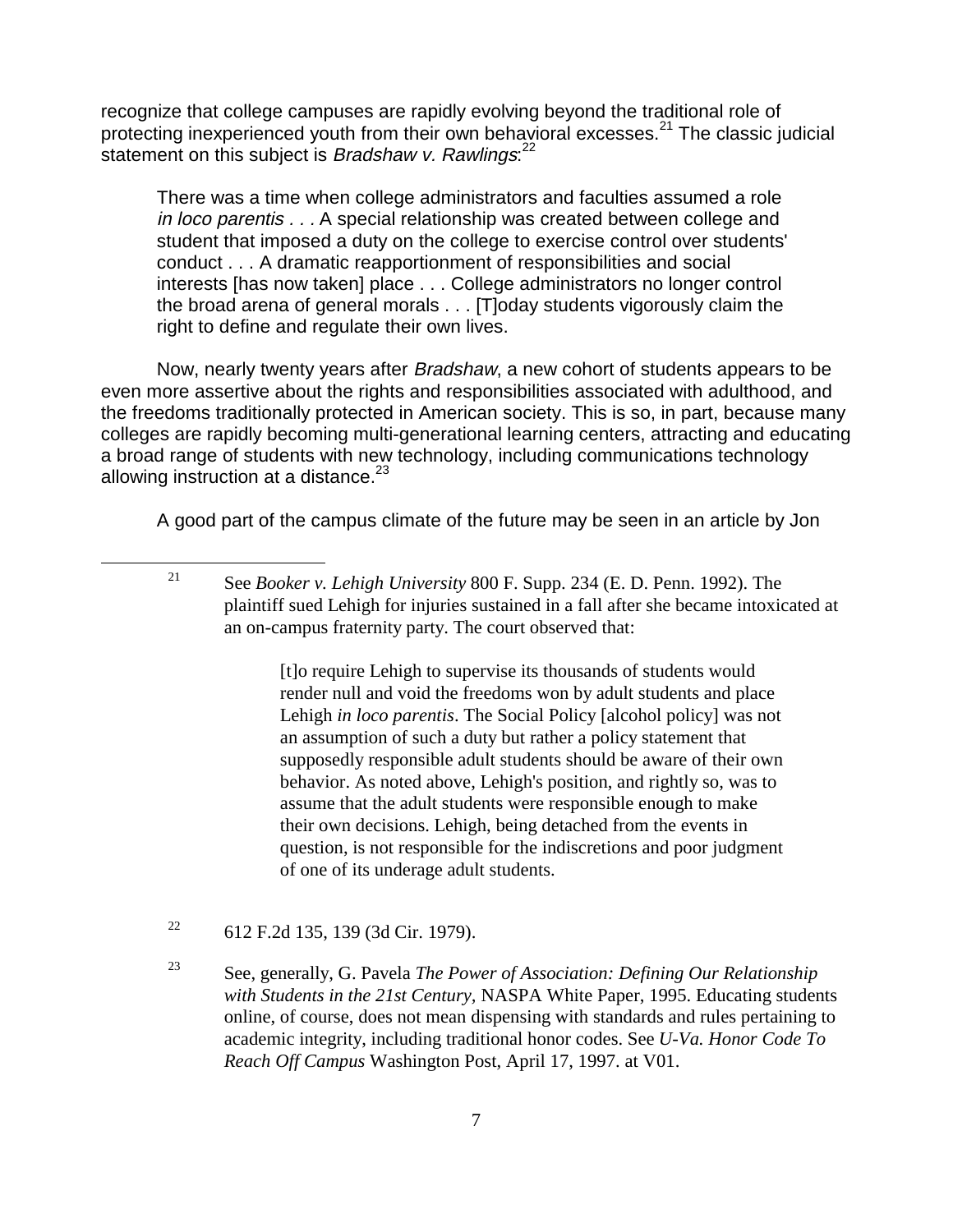Katz in the April 1997 issue of *Wired* magazine<sup>24</sup> Katz describes the evolution of a generation--liberal on certain cultural issues like gay rights, but distrustful of government, and committed to personal and economic freedom. The Internet, for this cohort, isn't just a form of communication: it's a symbol of liberty and autonomy.

The word that comes to mind in reading Katz's analysis is individualism. Individualism, of course, is the heart of American exceptionalism, but it takes new and renewed form among the vast majority of technologically attuned young people--including those who come from economically disadvantaged backgrounds.<sup>25</sup> Those values are described by Katz as "libertarian, materialistic, tolerant, rational, technologically adept, [and] disconnected from conventional political organizations . . . "<sup>26</sup>

A single-minded reliance on punishment and censorship "from the top down" won't work in dealing with most Americans--especially young people, and those attending colleges and universities now, or in the future. Candor, suasion, and the influence of peers might, especially if colleges define their relationship with students as an *association*, grounded in shared rights and responsibilities. That's why it's a new day for honor codes on college campuses, or at least for "modified" honor codes that give students a significant voice in defining and enforcing academic integrity policies.<sup>27</sup>

- <sup>25</sup> See *Teenagers and Technology* Newsweek, April 28, 1997, at 86. A Newsweek poll found that "89% of teens use computers at least several times a week. Teens from lower-income homes use computers as often as kids from wealthier families, but get their access at school more than at home."
- <sup>26</sup> Katz, *supra*, at 52.
- $27$  The honor code concept does not have to be limited to promoting academic integrity. Marjorie Hodges, Policy Advisor for the Office of Information Technologies at Cornell University, and a leading authority on law and technology issues in higher education, made the following observation in an interview in the Spring 1996 issue of *Synthesis: Law and Policy in Higher Education* (at 554).

| <b>Synthesis:</b> | Are there ways we can give students a larger<br>voice in defining the "institutional culture"<br>regarding computer use? If we give student<br>leaders a greater role in educating their peers,<br>and policy enforcement, do you think we would |
|-------------------|--------------------------------------------------------------------------------------------------------------------------------------------------------------------------------------------------------------------------------------------------|
|                   | regret the results?                                                                                                                                                                                                                              |
| Hodges:           | [An] honor code is the perfect model to apply to                                                                                                                                                                                                 |
|                   | computer abuse policies. [It relies] on an                                                                                                                                                                                                       |
|                   | understanding and acceptance of basic behavioral                                                                                                                                                                                                 |
|                   | expectations. In fact, existing honor codes should                                                                                                                                                                                               |

 <sup>24</sup> *Birth of a Digital Nation,* at 49.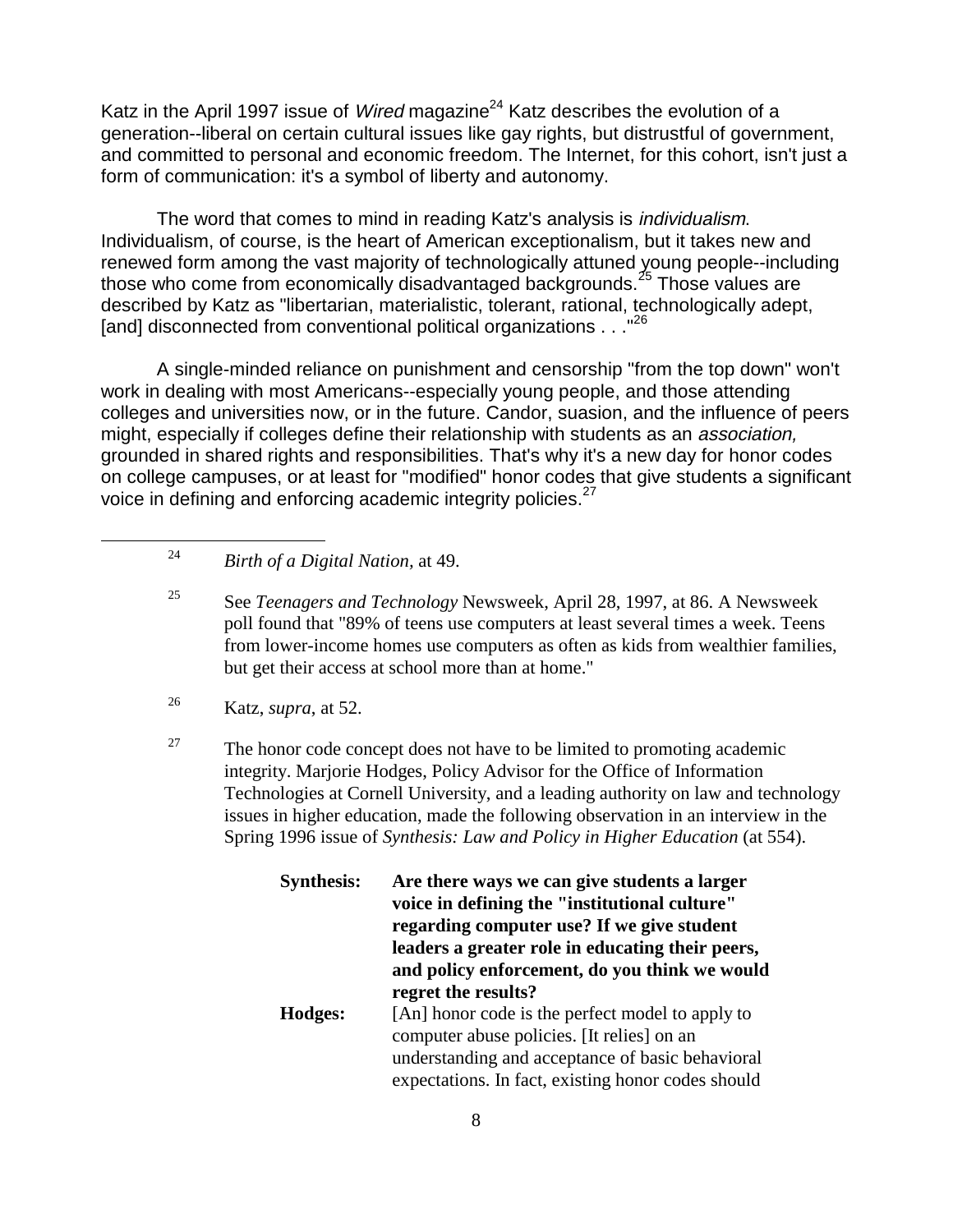# **MODEL CODE OF ACADEMIC INTEGRITY**

## **PREFACE**

1. This model code is designed to incorporate many features of a traditional honor code into an administrative structure that also provides for prompt informal resolution of academic dishonesty allegations by faculty members.

Promoting and protecting academic integrity is the responsibility of every member of the campus community. Although there are many ways of sharing that responsibility, the approach set forth in this Code is to give considerable discretion to faculty members in reporting and processing allegations of academic dishonesty. In turn, the exercise of faculty discretion is structured and complimented by a Student Honor Council. Such balancing and sharing of authority is premised upon an assumption that control of academic dishonesty will not be accomplished by the threat of punishment alone. Ultimately, the most effective deterrent will be a commitment to academic integrity within the student peer group. Only by giving students genuine responsibility in a collaborative effort with faculty and staff members can such a commitment be fostered and maintained.

## **DEFINITIONS**

<u>.</u>

2. Academic dishonesty is a serious offense at the University because it undermines the bonds of trust and honesty between members of the community and defrauds those who may eventually depend upon our knowledge and integrity. Such dishonesty consists of:

### **CHEATING**

already encompass computer use issues. Moreover, the computer culture already embraces its own form of an honor code, and experienced users not only have an understanding of "netiquette," but attempt to enforce those expectations online.

I also don't think we would regret giving students a larger role in defining the "institutional culture" regarding computer use. Students can play a very active role in educating the campus on these issues both by adapting existing programs to include an electronic communications component and through the creation of new programs.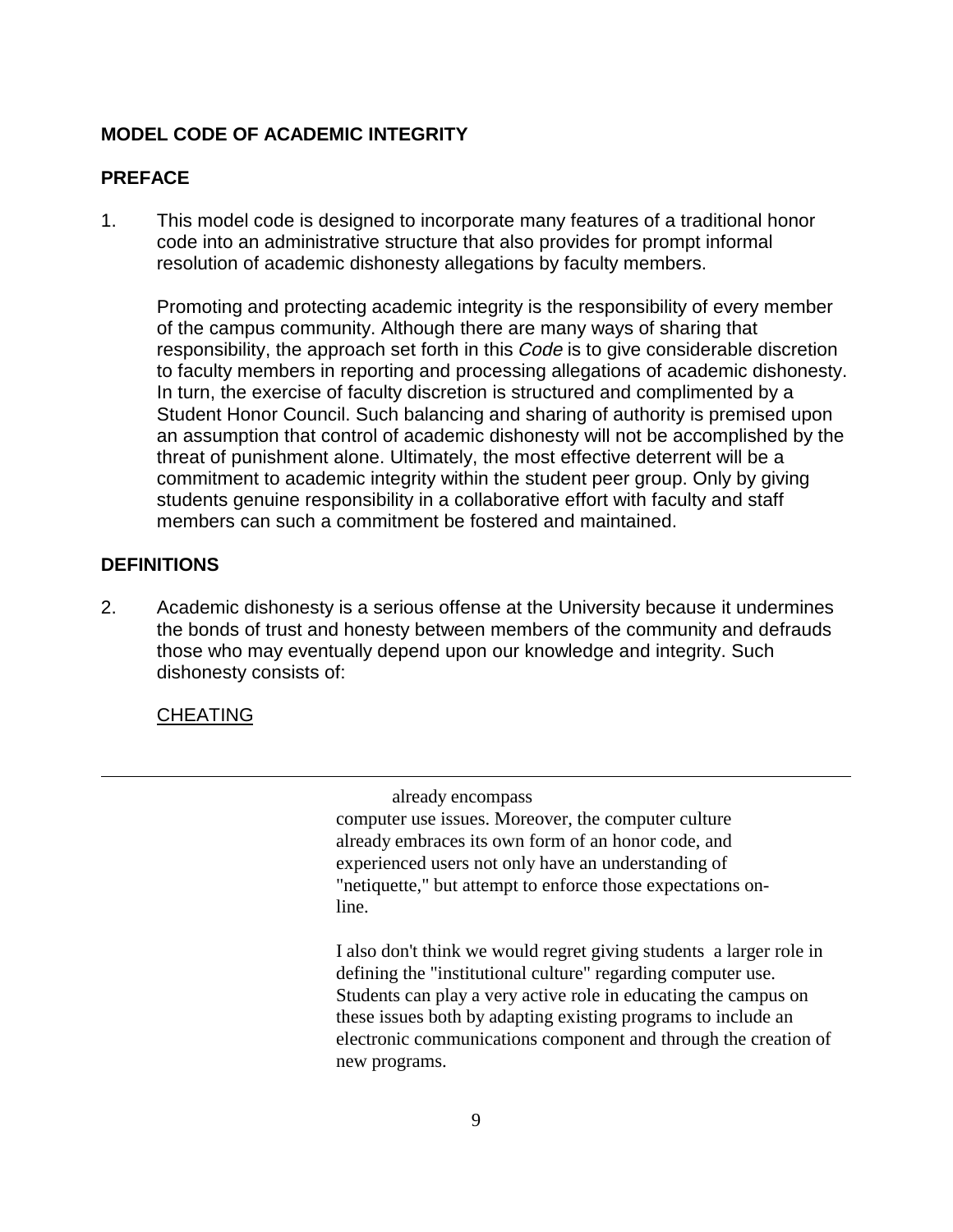Intentionally<sup>28</sup> using or attempting to use unauthorized materials, information, or study aids in any academic exercise.<sup>29</sup>

#### FABRICATION

Intentional and unauthorized falsification or invention of any information or citation in an academic exercise.<sup>30</sup>

#### FACILITATING ACADEMIC DISHONESTY

Intentionally or knowingly helping or attempting to help another to violate any provision of this Code.

 28 Labeling a student as being "dishonest" constitutes a form of moral condemnation which can be a legitimate sanction in itself. Such moral condemnation, however, is not normally imposed for a simple act of negligence (e.g., a typographical error resulting in a miscited source). See *Wait v. University of Vermont*, unreported U.S. Civil Action 82-247 (D. Vt., 1982) p. 7: "it is the accepted rule of law . . . that, before the imposition of civil or criminal liability for acts of deception or fraud, it must be shown that the actor either intended that his actions deceive, or acted with knowledge and reckless disregard of the possibility that his actions might deceive. This comports with the ordinary meaning of the words deceive, cheat, or defraud..."

The issue of "intent" is a question of fact. A student who cites long passages from a book without acknowledgement cannot expect to convince the decisionmaker that the omission was merely "negligent." Also, requiring a showing of intent is not to be confused with excusing students who claim they were unaware of the rules. Such ignorance is not a valid defense. Not knowing what one has done (e.g., inadvertently omitting a footnote) is to be distinguished from knowingly doing something while ignorant of a rule.

- <sup>29</sup> The term Academic exercise includes all forms of work submitted for credit or honors at the University, as well as materials submitted to other institutions or organizations for evaluation or publication.
- <sup>30</sup> For example, a writer should not reproduce a quotation found in a book review and indicate that quotation was obtained from the book itself. Likewise, it would be improper to analyze one sample in a laboratory experiment and covertly "invent" data based on that single experiment for three more required analyses.
- $31$  For example, one who provided term papers or examinations to other students while knowing or having reason to know that such materials would be used in violation of this Code would be responsible for "facilitating academic dishonesty."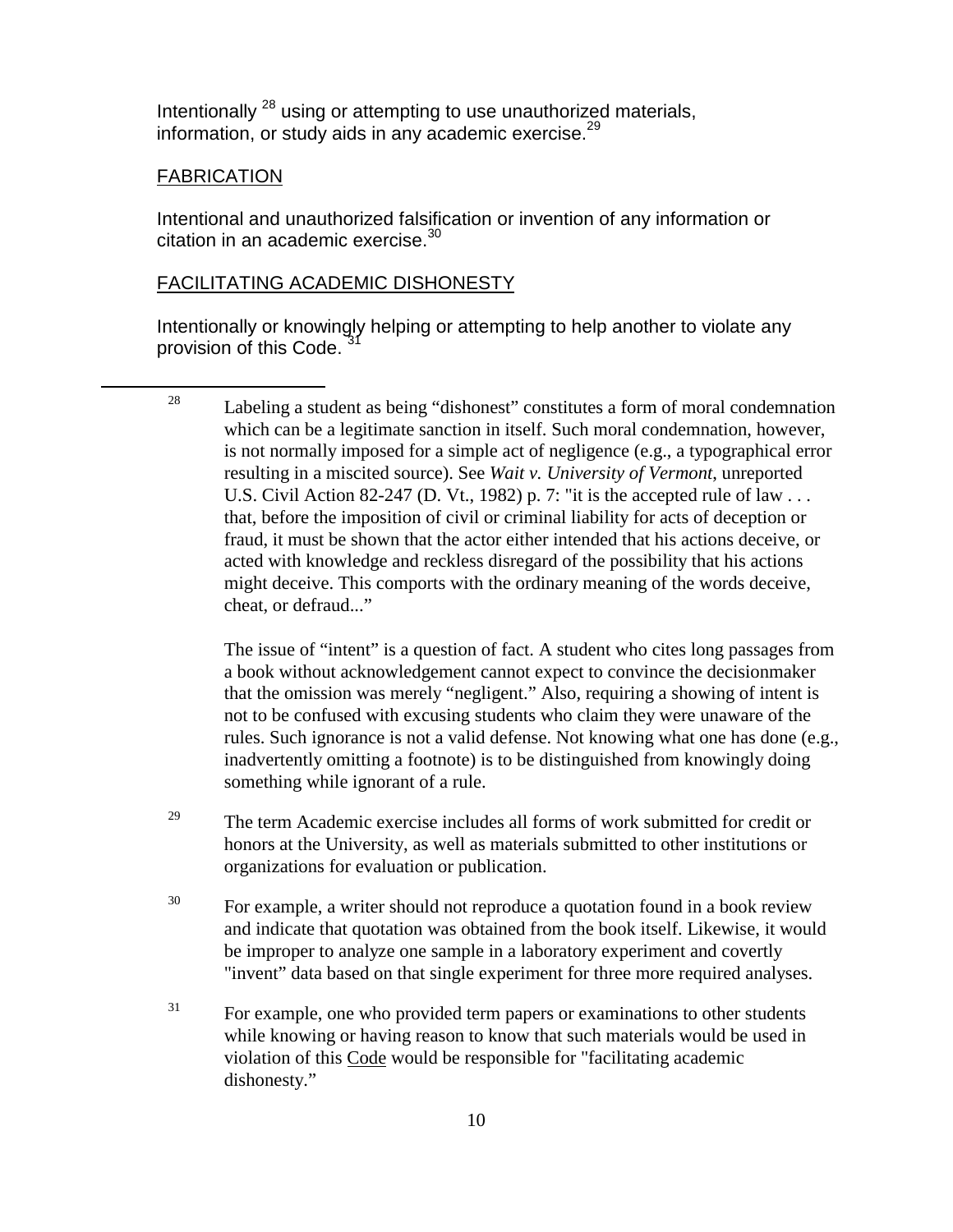## PLAGIARISM

Intentionally or knowingly representing the words or ideas of another as one's own in any academic exercise.

### **HONOR STATEMENT**

<u>.</u>

3. Letters informing both graduate and undergraduate students of their acceptance at the University, as well as appointment letters for members of the faculty, shall contain a short statement concerning the role of the Student Honor Council, as well as the obligation of all members of the campus community to promote the highest standards of academic integrity.<sup>32</sup>

## **THE STUDENT HONOR COUNCIL**

- 4. There shall be a Student Honor Council. The Honor Council is composed of  $20^{33}$ students<sup>34</sup> in good standing, normally appointed in the Spring for the following academic year, who may each be reappointed for additional one year terms.
- 5. The members of the Honor Council are appointed by a committee consisting of the Vice President for Academic Affairs, the Vice President for Student Affairs, the Chair of the Graduate Student Association, the President of the Student Government Association.<sup>35</sup>
- 6.. All council members are subject to training and conduct requirements specified by
	- $32$  It would be best if the letter were signed or co-signed by the chair of the Student Honor Council, thereby affirming the significant role given to students in promoting and protecting academic integrity.
	- <sup>33</sup> A substantial number of students should be selected, since many functions will be assigned to the Honor Council, including educational programming.
	- <sup>34</sup> Graduate and professional students should be included, if the *Code* applies to the institution's graduate programs and professional schools. Applying the *Code* to graduate and professional schools is desirable, since the *Code* sets a consistent, high standard, can be promoted as a campus-wide tradition, and because the collaboration of graduate, professional, and undergraduate students helps foster a sense of campus community.
	- <sup>35</sup> The screening committee shall actively recruit a broad range of students in order to create an Honor Council that reflects the diversity of the campus.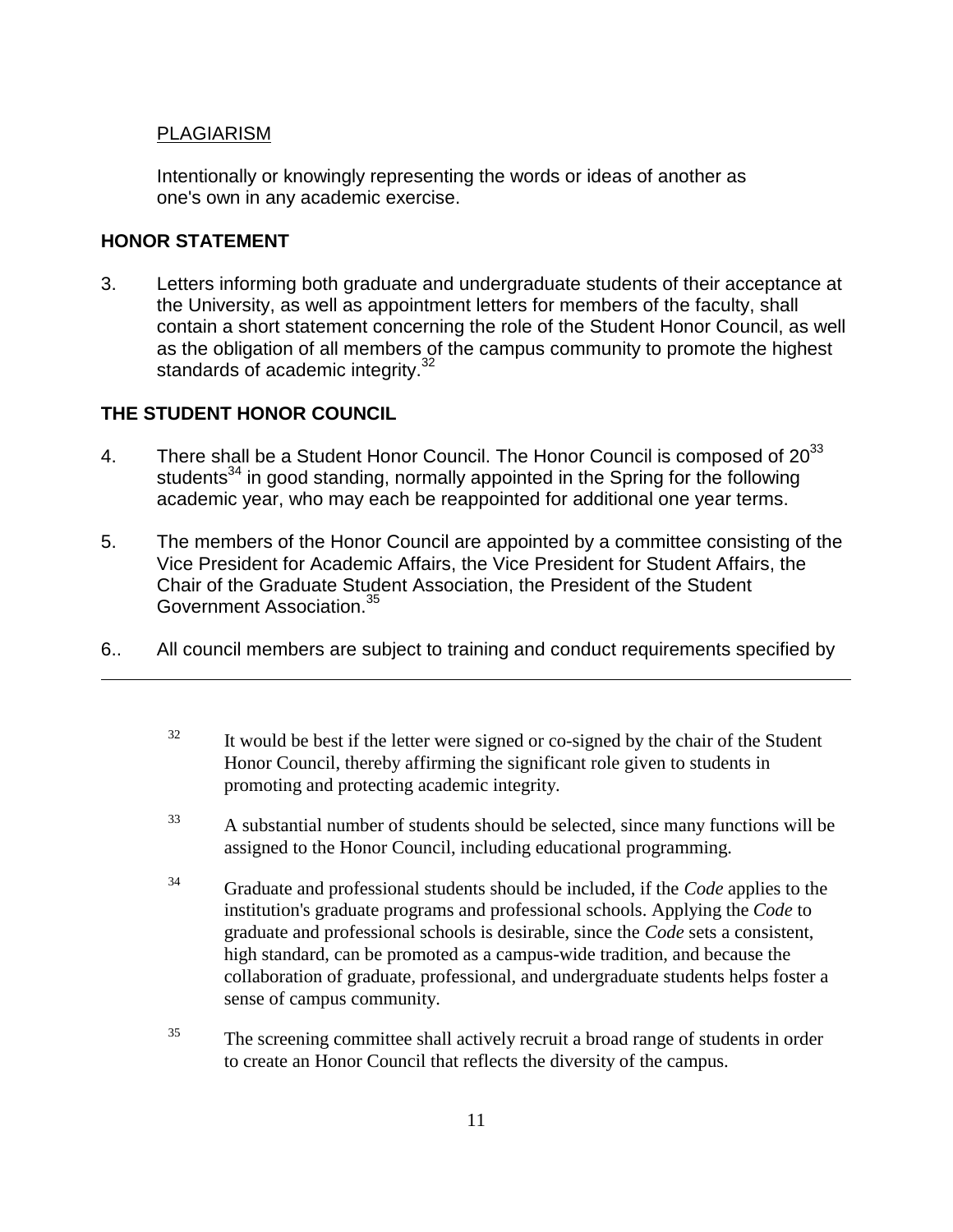the Vice President for Student Affairs.<sup>36</sup>

- 7. The Student Honor Council has the following responsibilities and authority:
	- (a) To develop bylaws subject to approval by the University for legal sufficiency and consistency with the requirements of this Code.
	- (b) To advise and consult with faculty members and administrative officers on matters pertaining to academic integrity.
	- (c) To create and conduct educational programming designed to promote academic integrity.
	- (d) To designate from its members students to serve on Honor Boards, as specified in Part 19 of this Code.
	- (e) To consider petitions for removal of the grade of "XF" from University records, in accordance with Part 12 of this Code.
	- (f) To assist in the design and teaching of the non-credit seminar on academic integrity and moral development, as specified in Part 12(b) of this Code.
	- (g) To issue an annual report to the Campus Senate on academic integrity standards, policies, and procedures, including recommendations for appropriate changes.
- 8. The campus administration shall provide an appropriate facility, reserved for the primary use of the Honor Council, and suitable for the conduct of hearings. Clerical and secretarial assistance will also be provided.
- 9. A full or part-time Honor Council administrator should be appointed by the Vice-President for Student Affairs, in consultation with the Honor Council. The administrator will report to the Vice-President for Student Affairs, and will be responsible for the efficient administration of the academic integrity system, as specified by this Code. 37

<sup>&</sup>lt;sup>36</sup> Significant authority is given to the Vice President for Student Affairs, since the courts have consistently treated academic dishonesty as a disciplinary rather than an academic offense. See G. Pavela *Disciplinary and academic decisions pertaining to students* Journal of College and University Law, at ?

<sup>&</sup>lt;sup>37</sup> It is important for a staff member to be responsible for day-to-day management of the academic integrity system , since a student group cannot be expected to be consistently attentive to the many administrative tasks associated with it.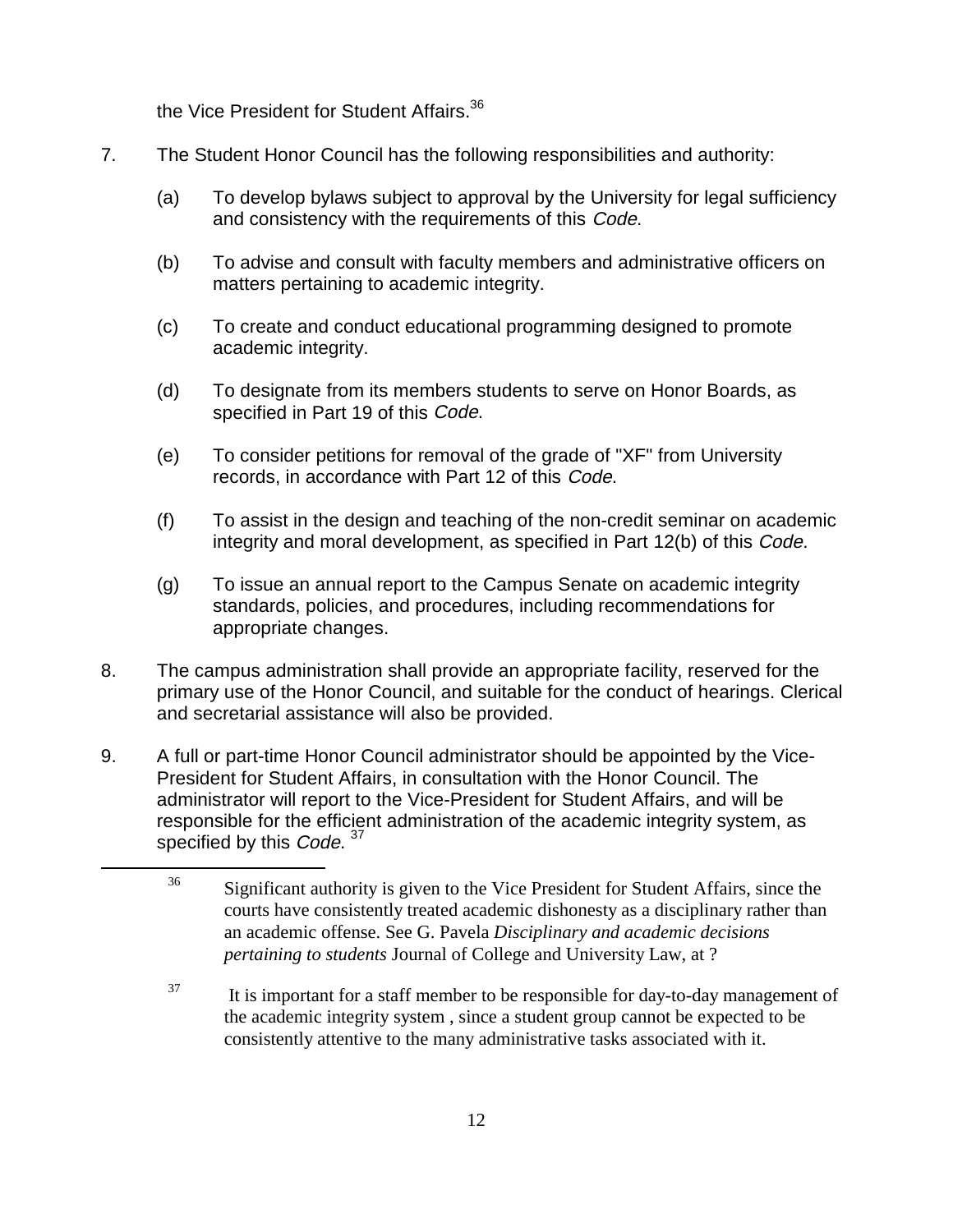## **THE GRADE OF "XF"**

- 10. The grade of "XF" is the standard penalty for academic dishonesty at the University.<sup>38</sup> If imposed in accordance with procedures specified in this *Code*, it shall be recorded on the student's transcript with the notation "failure due to academic dishonesty." The grade of "XF" shall be treated in the same way as an "F" for the purposes of grade point average, course repeatability, and determination of academic standing.
- 11. No student with an "XF" notation on his or her transcript shall be permitted to represent the University in any extracurricular activity, or run for or hold office in any student organization that is allowed to use University facilities, or receives University funds.<sup>39</sup>
- 12. A student may file a written petition to the Student Honor Council to have the grade of "XF" removed and permanently replaced with the grade of "F". The decision to remove the grade of "XF" and replace it with a permanent grade of "F" shall rest in the discretion of a majority of a quorum of the Council (or as otherwise provided by Council bylaws), provided that:
	- (a) at the time the petition is received, at least twelve months shall have elapsed
	- <sup>38</sup> The XF grade penalty has proven to be a valuable innovation at the University of Maryland-College Park, and elsewhere. It represents a compromise between sanctions seen as too lenient (e.g. a reduced grade, which is little or no deterrent to a student already doing poorly in a course) or too harsh (e.g. automatic suspension or expulsion, often regarded by members of hearing panels as being unjust, causing them to distort the fact finding process to find students "not responsible" in "minor" cases). Latitude is given, however, to impose varied sanctions. Generally, acts involving advance planning, falsification of papers, extensive collaboration with others, or some actual or potential harm to other students will merit suspension or expulsion, even for a first offense. An attempt to commit an act of academic dishonesty should be punished to the same extent as a completed violation.
	- $39$  The prohibition against representation associated with the XF grade penalty can be especially burdensome to athletes. This is not an unreasonable result, given the privileges athletes are often accorded, and the responsibilities they have as role models. Given the potential consequences, however, it is recommended that orientation programs for athletes pay special attention to University academic integrity policies.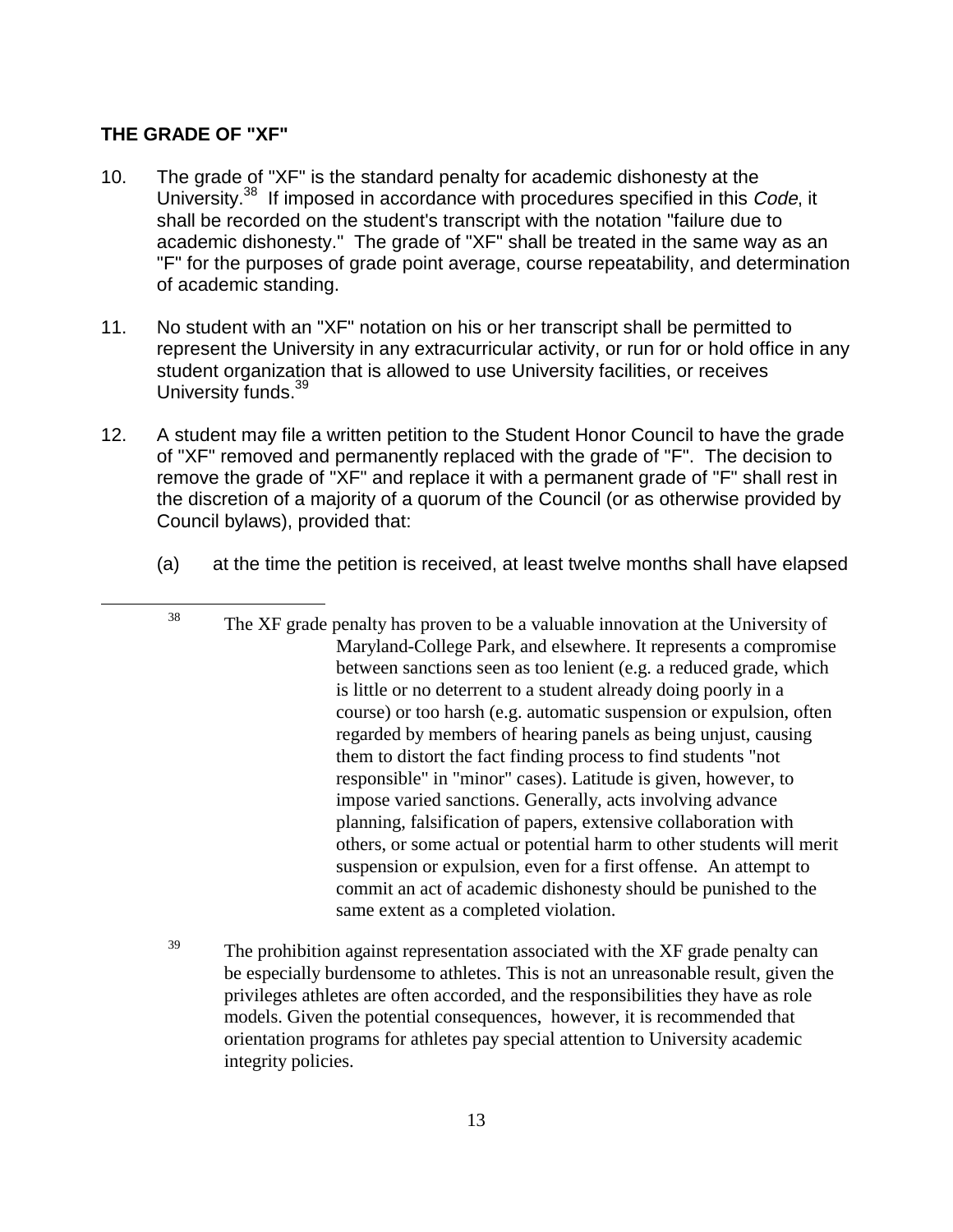since the grade of "XF" was imposed; and,

- (b) at the time the petition is received, the student shall have successfully completed a non-credit seminar on academic integrity,40 as administered by the Vice-President for Student Affairs; or, for the person no longer enrolled at the University, an equivalent educational activity, as determined by the Vice-President for Student Affairs; and,
- (c) the Honor Council Administrator certifies that no reports have been received indicating that the student has been found responsible for any other act of academic dishonesty or similar disciplinary offense at the University, or another institution.
- 13. Prior to deciding a petition, the Honor Council will review the record of the case and consult with the Honor Council administrator. Generally, the grade of "XF" ought not to be removed if awarded for an act of academic dishonesty requiring significant premeditation. The decision of the Honor Council shall not be subject to subsequent Honor Council review for four years, unless the Honor Council specifies an earlier date on which the petition may be reconsidered. Honor Council determinations pertaining to the removal of the "XF" grade penalty may be appealed to the Vice President for Student Affairs. If the Vice President removes the grade of "XF" from the student's transcript, the Vice President shall provide written reasons to the Honor Council.

## **PROCEDURES: INFORMAL RESOLUTION41**

- <sup>40</sup> The academic integrity seminar has proven to be one of the most successful features of the University of Maryland *Code of Academic Integrity*. Taught by staff members or graduate assistants, the seminar uses provocative short readings to engage students in ethical dialogue. Some of the topics and issues raised in the seminar can be seen at a University of Maryland Student Honor Council World Wide Web site: www.inform.umd.edu/Henry
- <sup>41</sup> The process for informal resolution suggested here is based on the author's "disciplinary conference" procedure, discussed in *Limiting "The Pursuit of Perfect Justice" on Campus: A Proposed Code of Student Conduct,* 6 Journal of College and University Law 137, 156 (n.29) (1979-1980). The concept of informal "disciplinary conferences" is drawn from the United States Supreme Court decision in *Goss v. Lopez,* 419 U. S. 565, 581-584 (1975). In *Goss*, the Supreme Court held that a public school student subject to a short suspension (10 days or less) is entitled to "oral or written notice of the charges against him and, if he denies them, an explanation of the evidence the authorities have and an opportunity to present his side of the story" to a school disciplinarian. Even "truncated trial type proceedings" are not required, unless the student is accused of an offense that may result in a "[l]longer suspension . . . or expulsion . . ."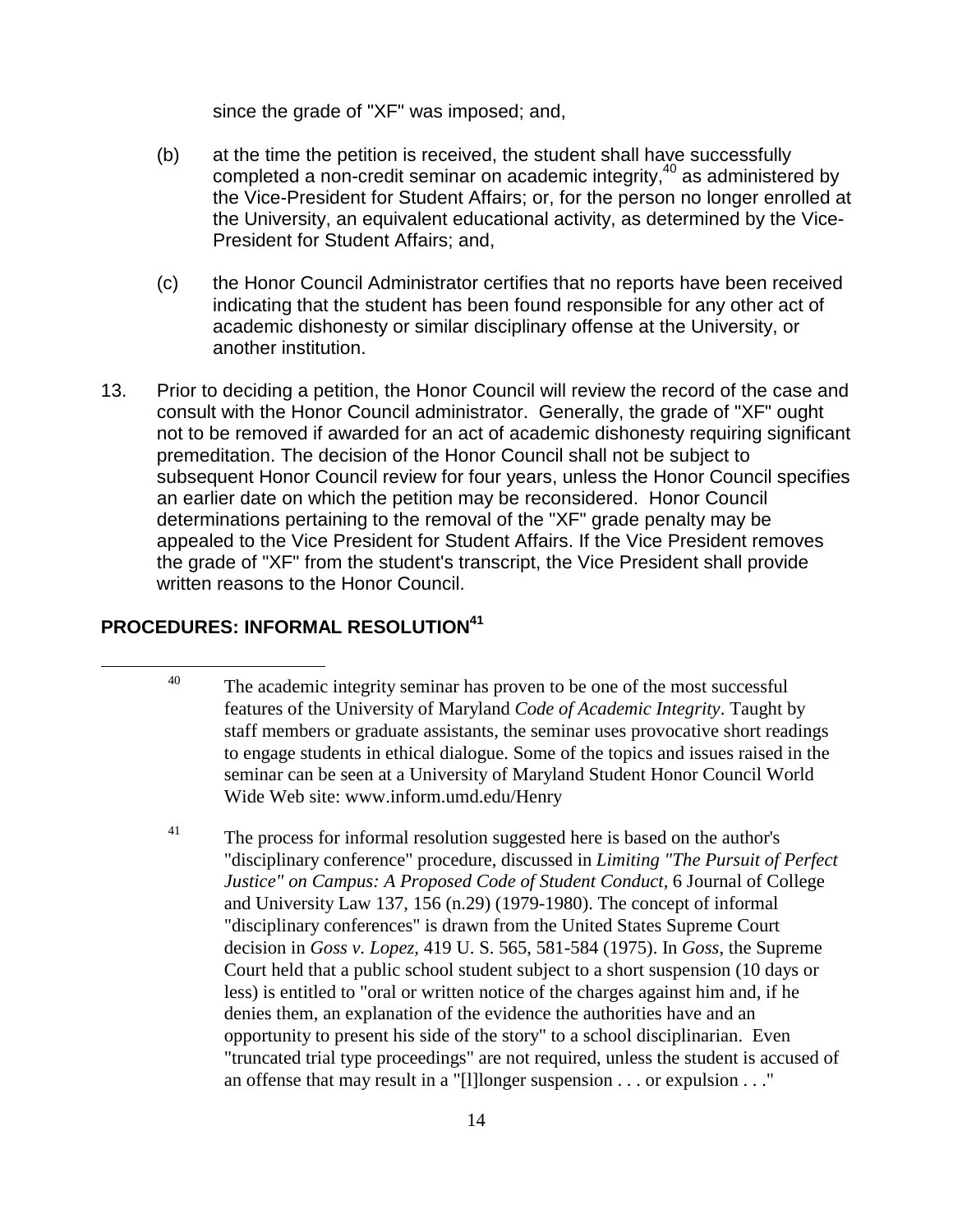14. A faculty member<sup>41</sup> who suspects that a student may have committed an act of academic dishonesty shall:

<u>.</u>

- (a) so inform the student and the Honor Council administrator in writing on the standard form established for that purpose,<sup>42</sup> and
- (b) if authorized by the Honor Council administrator,  $43$  determine whether an act of academic dishonesty occurred. Such a final determination may be made only after the student has been given an opportunity for a personal meeting with the faculty member to discuss the allegation, and to present relevant evidence. Findings by faculty members made in accordance with these

Likewise, in the specific context of student discipline in the college setting, the First Circuit held in *Gorman v. University of Rhode Island,* 837 F. 2d 7, 15 (1st Cir. 1988) that "[i]n fostering and insuring the requirements of due process . . . the courts have not and should not require that a fair hearing is one that necessarily must follow the traditional common law adversary method." Nor is it necessarily a due process violation to combine the prosecutorial and judicial functions in an investigatory proceeding. The court in *Gorman* cited Justice Blackmun's observation in *Richardson v. Perales* 402 U.S. 889 (1971) that "the advocatejudge-multiple hat suggestion . . . assumes too much and would bring down too many procedures designed, and working well . . ." Finally, for a thoughtful commentary on how informal procedures can work to the benefit of students (by fostering dialogue and empathy) see D. L. Kirp *Proceduralism and Bureaucracy: Due Process in the School Setting*, 28 Stanford Law Review 841 (1976).

- <sup>41</sup> Reports from third parties concerning alleged acts of academic dishonesty should be referred to the faculty member of the course in question. However, if the faculty member is unable or unwilling to participate in resolving the case, the Honor Council administrator retains discretion to seek the assistance of the Campus Advocate, and refer the matter to an Honor Review Board.
- $42$  The form should contain a specific statement of facts to support the charge. Furthermore, the form should outline the policies and procedures in this *Code* and provide a list of student rights. Students should also be urged to meet with the Honor Council administrator within five business days.
- <sup>43</sup> All records in academic dishonesty cases should be maintained in the office of the Honor Council Administrator. This practice will allow the administrator to detect patterns in academic integrity cases, including possible repeat offenses. The administrator would not normally authorize informal resolution in a case involving a student found responsible for a previous act of academic dishonesty.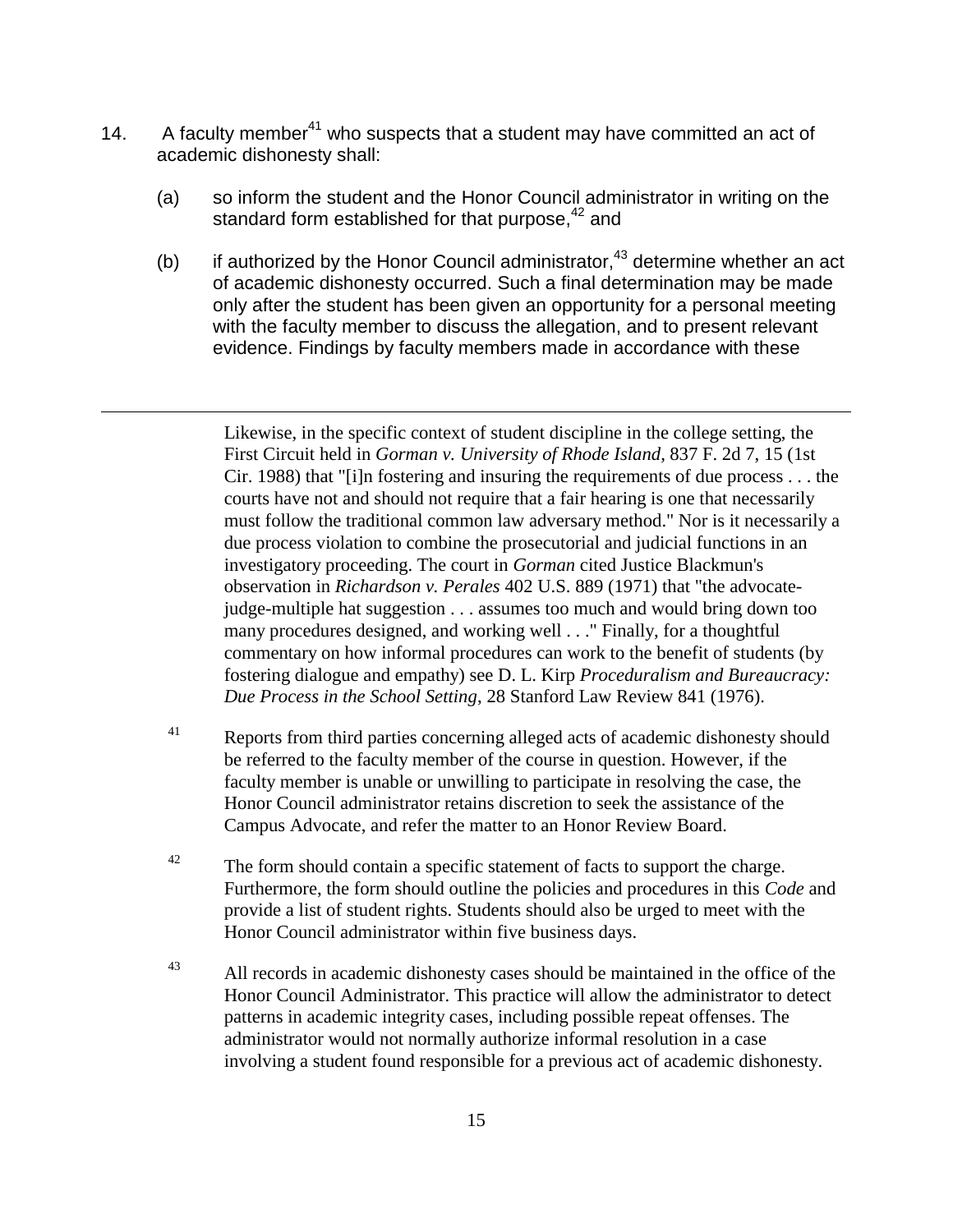procedures are not subject to appeal.<sup>44</sup>

- 15. Prior to authorizing a faculty member to determine whether an act of academic dishonesty occurred, the Honor Council administrator shall agree to meet with the accused student, upon the student's timely written request,  $45$  in order to review pertinent procedures. In any event, the Honor Council administrator will retain discretionary authority to modify or clarify the charges, and to refer a case for an Honor Board Review, in lieu of informal resolution.46 A referral for Board Review in lieu of informal resolution must be made upon the faculty member's request; or in any case in which a student is subject to suspension or expulsion.<sup>47</sup>
- 16. Proceedings in a case resolved by a faculty member are informal and nonadversarial. The faculty member will provide the accused student with written notice of a scheduled meeting at least three days in advance. The purpose of the meeting will be to review and discuss the charges before a final decision is reached. Documentary evidence and written statements could be relied upon by the faculty member, as long as the student is allowed to respond to them at the meeting. Students may also be allowed to bring relevant witnesses, or be accompanied by parents or other advisors, in the discretion of the faculty member. Neither the faculty member nor the student will be represented by legal counsel.
- 17. A faculty member who is authorized to hear the case in accordance with Part 14(b) of this Code, and who determines that a student is responsible for an act of academic dishonesty, shall promptly inform the Honor Council administrator. The faculty member shall not impose any penalty, but may include a statement of aggravating and/or mitigating factors to be considered when a penalty is

<sup>44</sup> The "findings" in question pertain to whether academic dishonesty occurred. Faculty members may *recommend* penalties, but do not impose them. The Honor Council administrator retains inherent authority to reject both the findings and a recommended penalty, and to refer a case for an Honor Committee Review, if the administrator determines that a faculty member attempted to resolve a case without following the procedures specified in this section.

- $45$  The student should be given five business days from the time of notification by the faculty member to schedule an appointment with the Honor Council Administrator.
- <sup>46</sup> Referrals for Committee review will normally be made in complex cases (i.e., those deemed more suitable for an investigatory hearing, especially where questioning of witnesses may be necessary) or in cases where the accused student has a previous record of academic dishonesty.
- <sup>47</sup> Typically, such cases involve considerable advance planning, group coordination, or other serious acts or fraud or deception.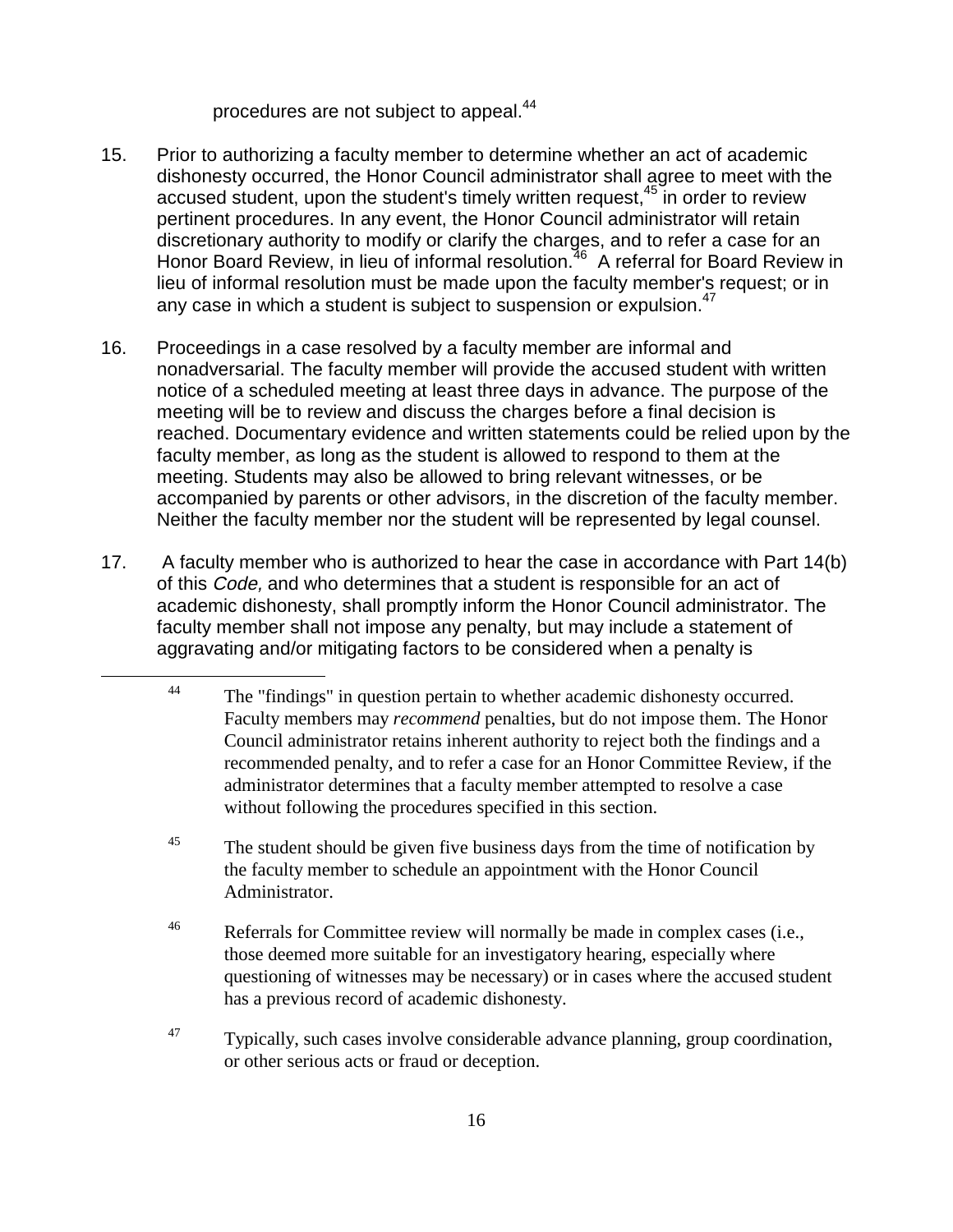determined by the Honor Council.

18. An Honor Council committee, appointed in accordance with Honor Council bylaws, will determine the penalty to be imposed if a student is found responsible for academic dishonesty after informal resolution by a faculty member.<sup>48</sup> The case file shall be available to the committee, including any relevant statements submitted by the faculty member, and the student. Both the faculty member and the student should be notified of the date, time, and location of the committee meeting, by personal delivery, certified mail, or by encrypted electronic mail (with receipt confirmed), at least three business days in advance, and shall be given an opportunity to appear and to make a short statement concerning the appropriate penalty to be imposed.

# **PROCEDURES: RESOLUTION BY AN HONOR REVIEW49**

- 19. Cases not resolved in accordance with Part 14 of this Code will be referred for an Honor Review. An Honor Review is conducted by an Honor Board. The Board is convened by the Student Honor Council. It will normally consist of six persons, five of whom will be voting members. Determinations of the Honor Board will be by a majority vote (three votes or more). Honor Boards are selected as follows:
	- (a) three students selected by the Student Honor Council from among its members. In the event the student accused of academic dishonesty is a graduate student, then at least one of the student members shall be a graduate student.
	- (b) Two faculty members selected in accordance with procedures established by the Vice President for Academic Affairs. In the event the student accused of academic dishonesty is a graduate student, then at least one of the persons selected shall be a regular member of the Graduate Faculty.
	- (c) The Honor Board shall have one non-voting member, who shall serve as the Presiding Officer.<sup>50</sup> The Presiding Officer will be selected by the Vice
	- <sup>48</sup> The Honor Council is given the responsibility to determine penalties in order to demonstrate the importance of peer influence in promoting academic integrity. Discussion and dialogue with accused students about the purpose of University academic integrity policies are expected.
	- <sup>49</sup> The author is indebted to Terry Roach, General Counsel at the University of Maryland-College Park, for substantial portions of the wording in this section.
	- $50$  The role of presiding officer is critical. It should be filled by a person specifically trained to conduct contested hearings. Possible options include a retired judge familiar with administrative proceedings.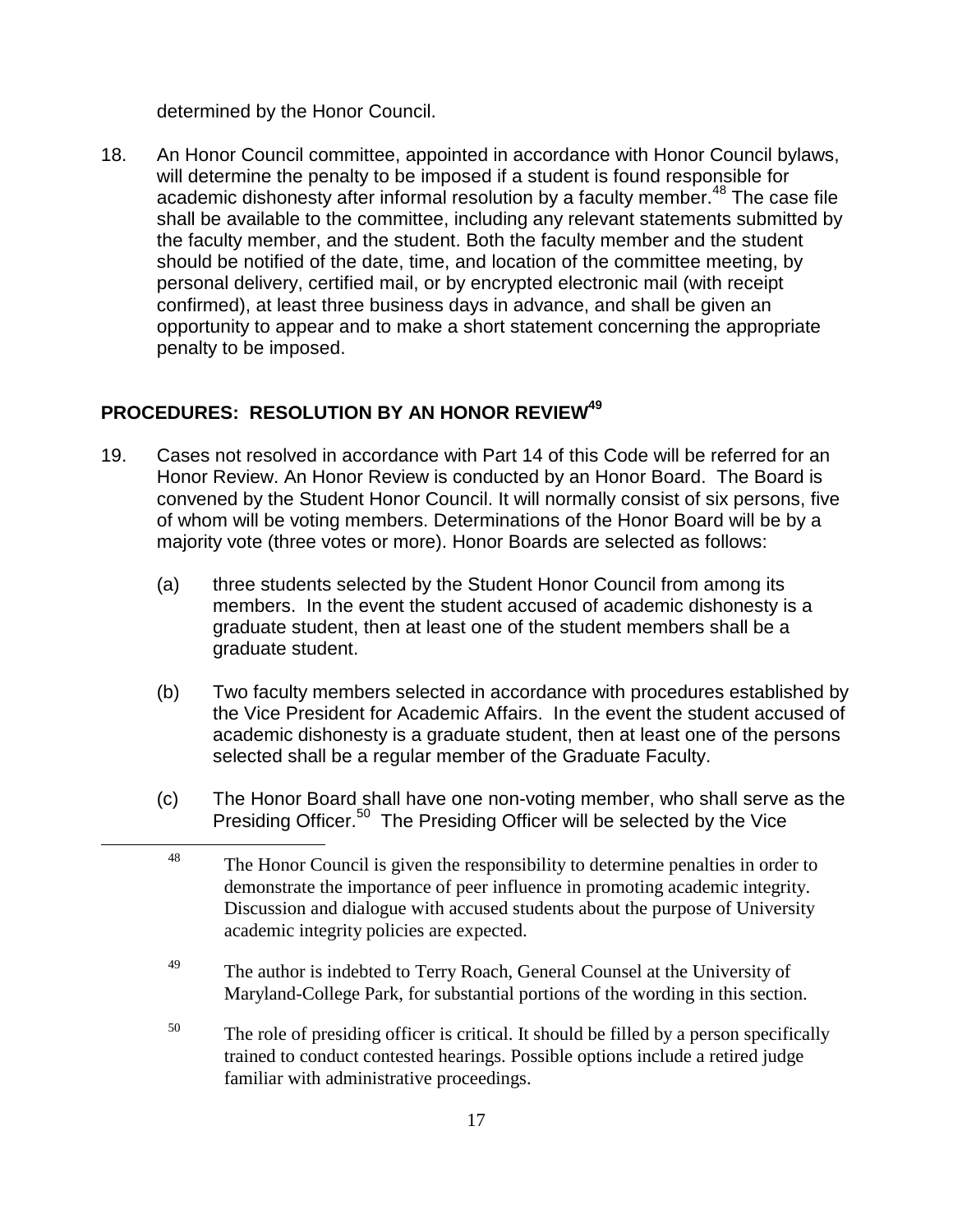### President for Student Affairs.

- 20. If the Vice President for Student Affairs determines that the Student Honor Council or a Honor Board cannot be convened within a reasonable period of time after an accusation is made, the Vice President or a designee will convene an ad hoc Honor Board by selecting and appointing two students and one faculty/staff member. Whenever possible, student members of ad hoc honor boards shall be members of the Student Honor Council. A non-voting presiding officer will also be appointed by the Vice President for Student Affairs.
- 21. The Campus Advocate<sup>51</sup> or a designee shall serve as the Complainant at an Honor Review. The principal responsibilities of the Complainant are to present the evidence and analysis upon which the charge is based.
- 22. The purpose of an Honor Review is to explore and investigate the incident giving rise to the appearance of academic dishonesty, and to reach an informed conclusion as to whether or not academic dishonesty occurred. In keeping with the ultimate premise and justification of academic life, the duty of all persons at an Honor Review is to assist in a thorough and honest exposition of all related facts.

The basic tenets of scholarship--full and willing disclosure, accuracy of statement, and intellectual integrity in hypothesis, in argument and in conclusion--must always take precedence over the temptation to gain a particular resolution of the case. An Honor Review is not in the character of a criminal or civil legal proceeding. It is not modeled on these adversarial systems; nor does it serve the same social functions. It is not a court or tribunal. Rather, it is an academic process unique to the community of scholars that comprise a university.

- 23. The role of the Presiding Officer is to exercise impartial control over the Honor Review in order to achieve an equitable, orderly, timely and efficient process. The Presiding Officer is authorized to make all decisions and rulings necessary and proper to achieve that end, including such decisions and rulings as pertain to scheduling and to the admissibility of evidence. If in the judgment of the Presiding Officer there is reasonable cause to question the impartiality of a board member, the Presiding Officer will so inform the Honor Council, which will reconstitute the board.
- 24. The Presiding Officer or designee will select the date, time and place for the Honor Review, and notify the Complainant, the referring faculty member, and the student

<sup>&</sup>lt;sup>51</sup> More cases will be reported by faculty members if they are not required to present allegations before hearing panels. This "presenting" role could be assumed by a trained student, graduate assistant, or professional staff member, designated as the Campus Advocate. The Campus Advocate could also assist the referring faculty member by helping to investigate the case before a hearing.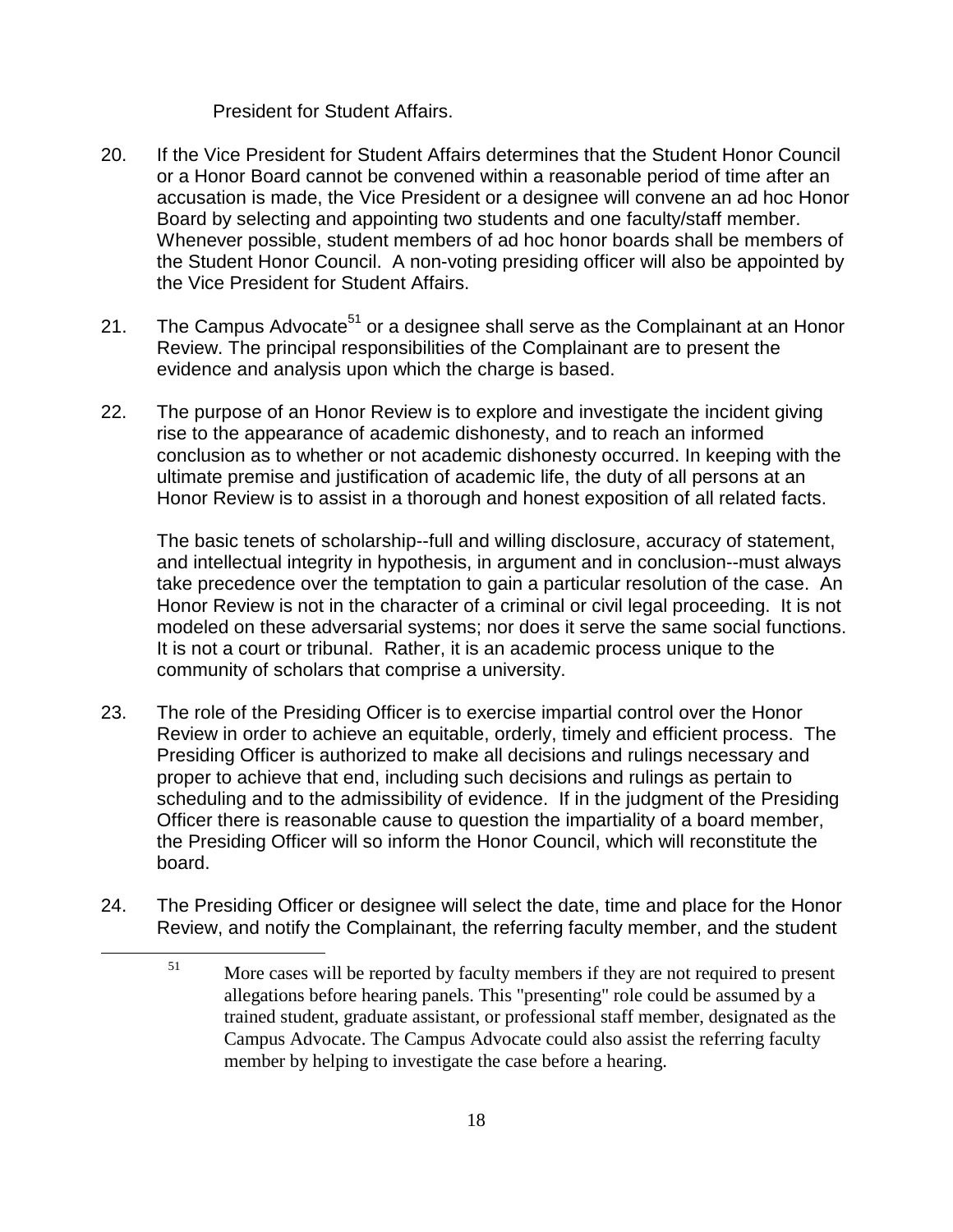(Respondent) by personal delivery, certified mail, or by encrypted electronic mail (with receipt confirmed), a minimum of ten (10) days prior to the review.

- 25. The sequence of an Honor Review is necessarily controlled by the nature of the incident to be investigated and the character of the information to be examined. It thus lies within the judgment of the Presiding Officer to fashion the most reasonable approach. The following steps, however, have been found to be efficient, and are generally recommended:
	- (a) The Complainant or the referring faculty member, and then the Respondent's advocate or the Respondent, will briefly summarize the matter before the Honor Board, including any relevant information or arguments.
	- (b) The Complainant will present witnesses having knowledge of the incident, and offer documents or other materials bearing on the case. The Presiding Officer will normally allow the witnesses to make narrative statements, to be followed by questions by Honor Review Board members. The respondent or the respondent's advocate may then ask relevant questions, as needed.<sup>52</sup>
	- (c) The Respondent will present witnesses having knowledge of the incident, and offer documents or other materials bearing on the case. The witnesses will normally be allowed to make narrative statements, to be followed by questions by Honor Review Board members. The Complainant and the referring faculty member may then ask relevant questions, as needed.
	- , (d) Members of the Honor Review Board may request additional material or the appearance of other persons, as needed.
	- (e) The Complainant or the referring faculty member, and then the Respondent's advocate or the Respondent, may make brief closing statements.
	- (f) The Honor Board will meet privately to discuss the case, and reach a finding by a majority vote.
	- (g) The Honor Board will not conclude that a student has attempted or engaged in an act of academic dishonesty unless, after considering all the information before it, a majority of members believe that such a conclusion is supported by clear and convincing evidence.<sup>53</sup> If this is not the case, the Honor Board

<sup>&</sup>lt;sup>52</sup> This sequence of questioning stresses the investigatory role of the Honor Review Board. The Board is conducting an inquiry, not a trial. Most questions should be asked by Board members, not the parties, or their advocates.

<sup>53</sup> See Nicholas Trott Long, "The Standard of Proof in Student Disciplinary Cases," Summer 1985 *Journal of College and University Law* 71, 80-81: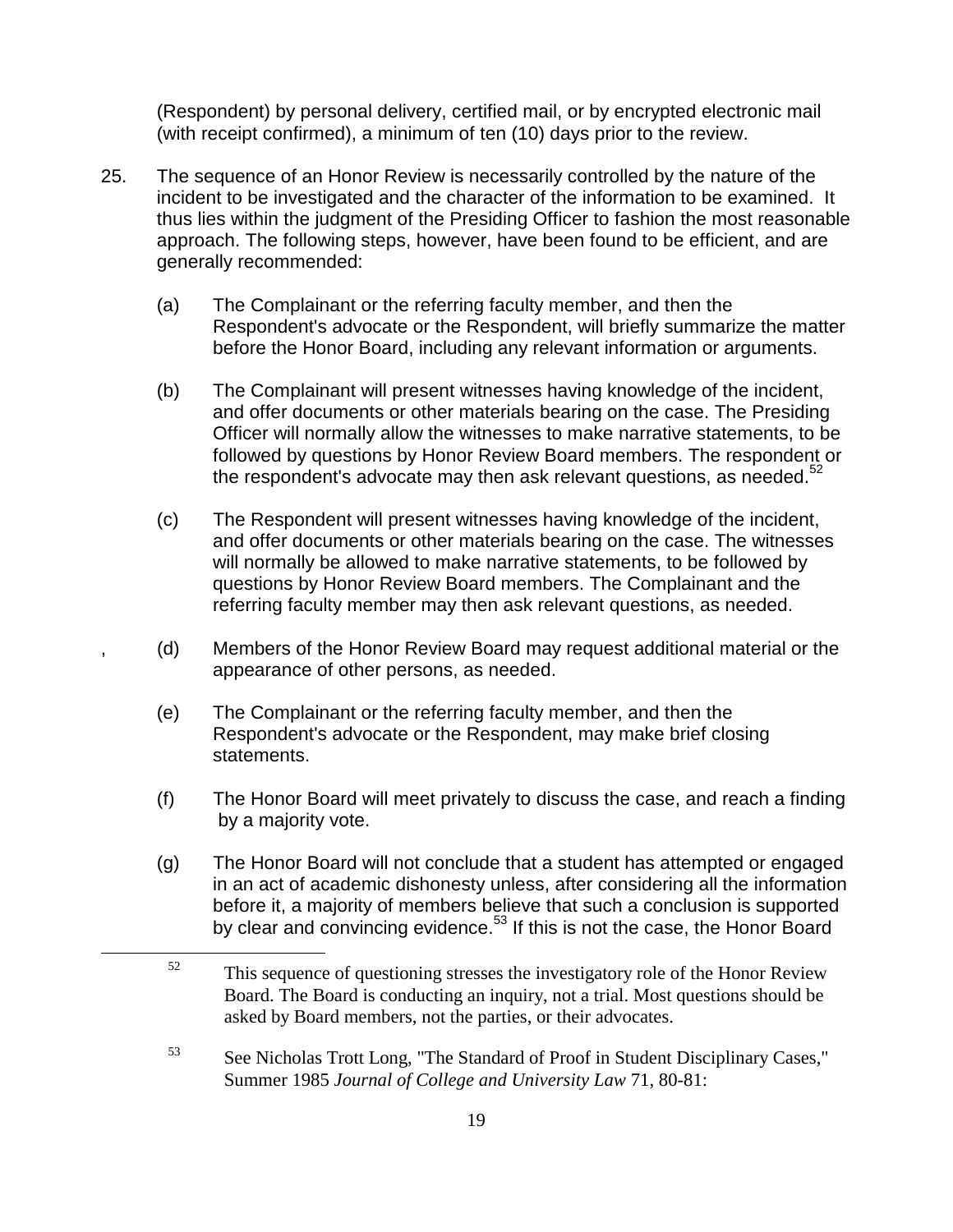will dismiss the charge of academic dishonesty in favor of the Respondent with a finding that an attempt or act of academic dishonesty "did not occur", or that it was "not proven", whichever more accurately describes the result of its investigation. The Respondent and the other parties would then be notified in writing of the decision to dismiss the charge.

- (h) If the Honor Board finds the Respondent has engaged in an act of academic dishonesty, both the Complainant, the referring faculty member, and the Respondent and the Respondent's advocate will be allowed to recommend an appropriate penalty.<sup>54</sup> Pertinent documents and other material may be offered. The Honor Board will then meet privately to make a sanction determination, which must be by a majority vote of its members.
- (i) The Presiding Officer will provide the Complainant, the referring faculty member, and the Respondent with a written report of the Honor Board's determination.
- 26. The Presiding Officer will attempt to ensure the following rules and points of order are observed:

<u>.</u>

(a) The student may be assisted by an advocate, who must be a registered, degree-seeking student at the University. Advocates are subject to civility standards and enforcement procedures established by the Vice President for Student Affairs.<sup>55</sup>

> [T]he preponderance standard on campus inaccurately treats the accused student and the institution as equals . . . [T]he "clear and convincing" standard weighs the balance in the student's favor while not placing an undue burden of proof on the institution. . . From a practical point of view, the "clear and convincing" standard provides a safe harbor from one of the last remaining campus due process storms. No court will require school discipline to rest on "proof beyond a reasonable doubt" but [a court] may well rule "by a preponderance" inadequate.

- <sup>54</sup> The Presiding Officer--usually in the interests of time--may determine that penalty recommendations should be made in writing, rather than delivered orally.
- <sup>55</sup> Basic standards for civility in advocacy might be established and enforced by the Vice-President, comparable to lawyer "civility codes" used in some federal circuits.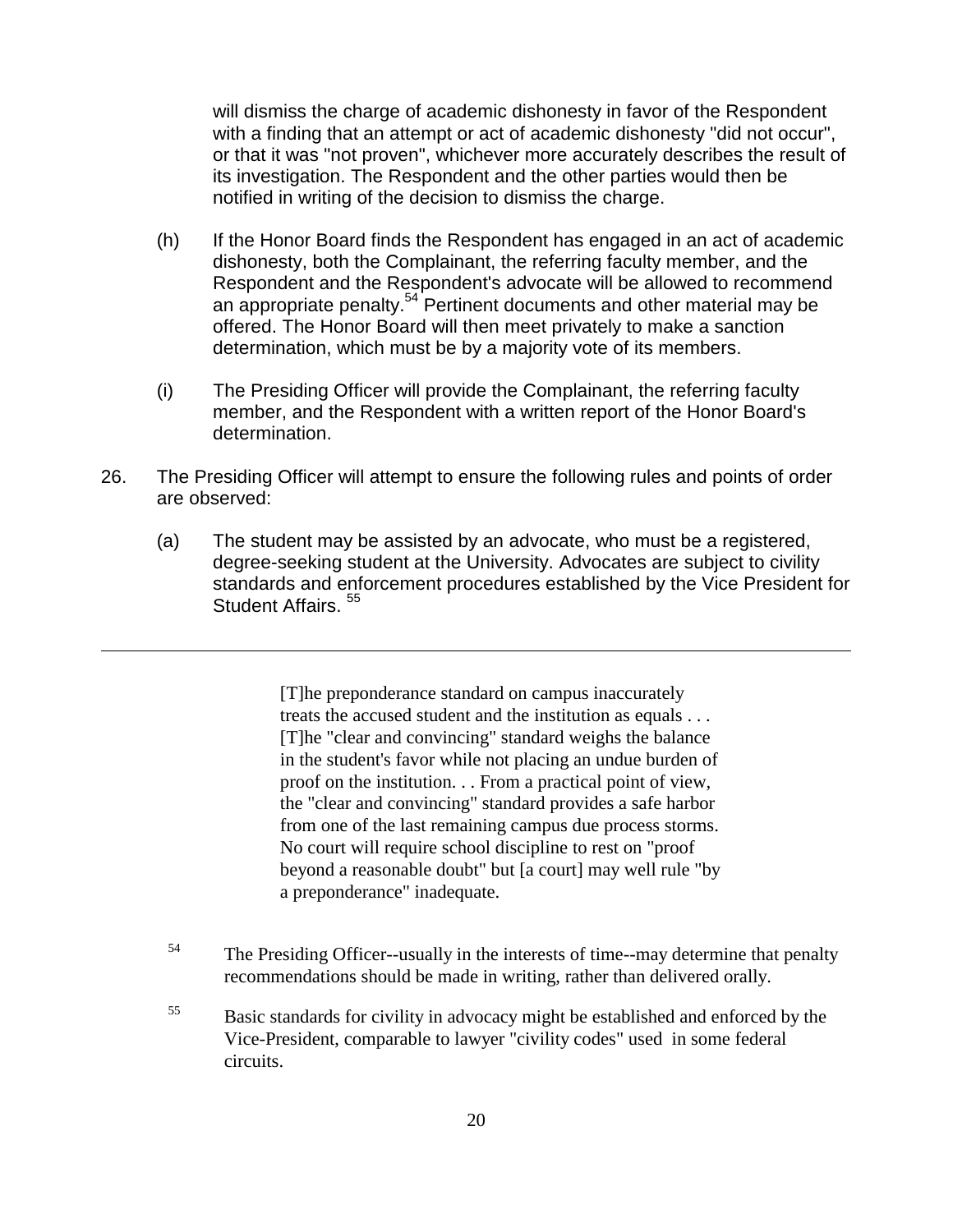(b) The student may also be accompanied by an advisor, who may be an attorney. If a student is to be advised by an attorney at the Honor Review, written notice to that effect must be provided to the Honor Council Administrator at least three business days before the review is held. Advisors may not address the review panel, and are authorized to be in the hearing room solely to advise their clients, provided they do so without interfering with or disrupting the Honor Review.

Even if accompanied by an advocate and/or an advisor, the student must take an active and constructive role in the Honor Review. In particular, the student must fully cooperate with the Honor Board and respond to its inquiries without undue intrusion by an advocate or advisor.

In consideration of the limited role of advocates and advisors, and of the compelling interest of the University to expeditiously resolve allegations of academic dishonesty, the work of an Honor Board will not, as a general practice, be delayed due to the unavailability of an advocate or an advisor.

- (c) Honor Reviews may be tape recorded or transcribed. If a recording or transcription is not made, the decision of the honor board must include a summary of the testimony.
- (d) Presence at an Honor Review lies within the judgment of the Presiding Officer. An Honor Review is a confidential investigation. It requires a deliberative and candid atmosphere, free from distraction. Accordingly, it is not open to the public or other "interested" persons. However, at the Respondent's request, the Presiding Officer will permit a student's parents or spouse to observe and may permit a limited number of additional observers. The Presiding Officer may cause to be removed from the Honor Review any person, including the Respondent or an advocate, who disrupts or impedes the investigation, or who fails to adhere to the rulings of the Presiding Officer. The Presiding Officer may direct that persons, other than the Respondent or the Complainant, who are to be called upon to provide information, be excluded from the Honor Review except for that purpose. The members of the Honor Board may conduct private deliberations at such times and places as they deem proper.
- (e) It is the responsibility of the person desiring the presence of a witness before an Honor Board to ensure that the witness appears. Because experience has demonstrated that the actual appearance of an individual is of greater value than a written statement, the latter is discouraged and should not be used unless the individual cannot reasonably be expected to appear. Any written statement must be dated, signed by the person making it, and witnessed by a University employee. The work of an Honor Board will not, as a general practice, be delayed due to the unavailability of a witness.